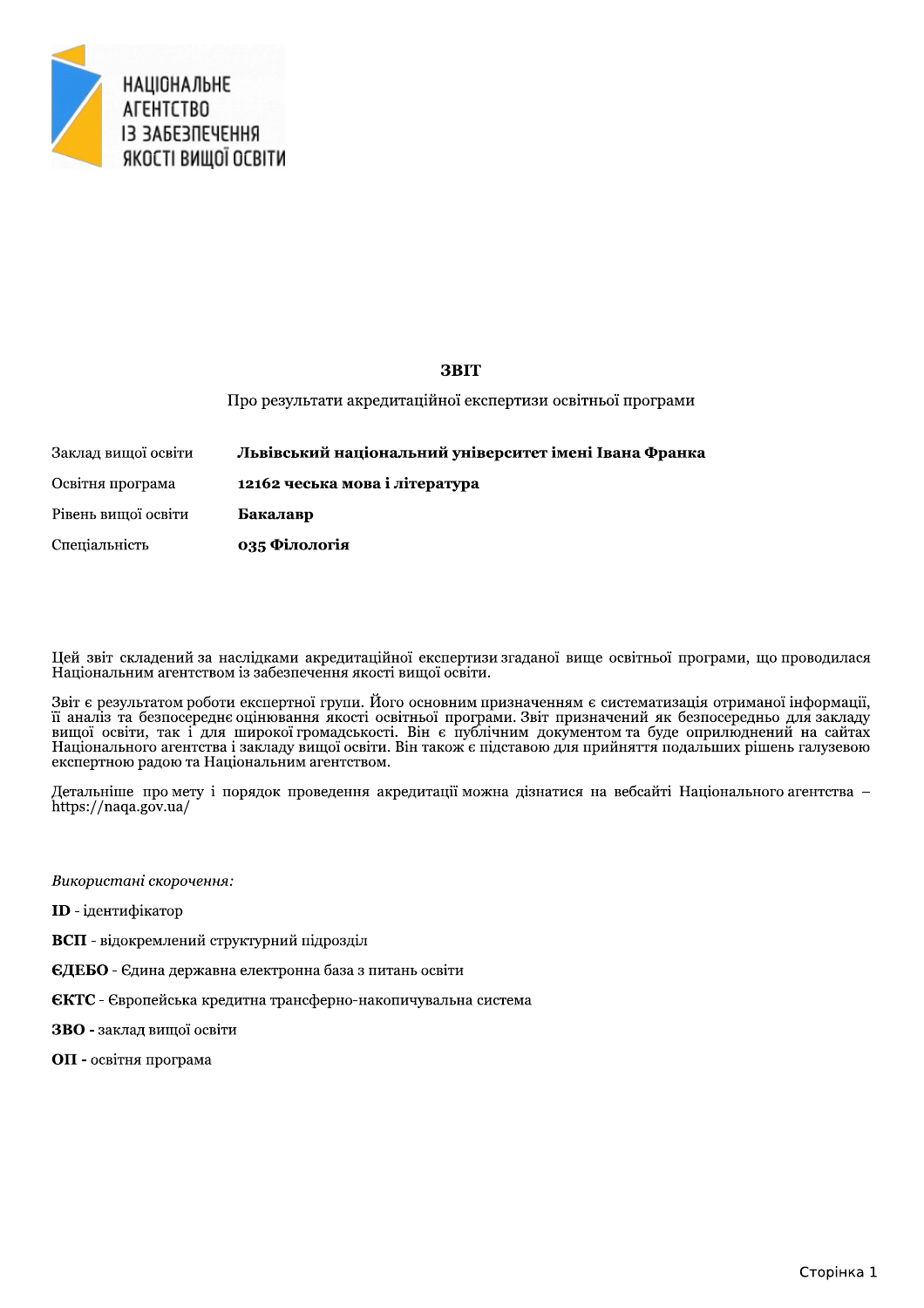# Загальні відомості

# 1. Інформація про освітню програму

| Назва ЗВО                     | Львівський національний університет імені Івана Франка   |
|-------------------------------|----------------------------------------------------------|
| Назва ВСП ЗВО                 | не застосовується                                        |
| ID освітньої програми в ЄДЕБО | 12162                                                    |
| Назва ОП                      | чеська мова і література                                 |
| Галузь знань                  | 03 Гуманітарні науки                                     |
| Спеціальність                 | 035 Філологія                                            |
| Спеціалізація (за наявності)  | 035.03 слов'янські мови та літератури (переклад включно) |
| Рівень вищої освіти           | Бакалавр                                                 |
| Вид освітньої програми        | Освітньо-професійна                                      |

# 2. Відомості про склад експертної групи та акредитаційну експертизу

| Склад експертної групи                | Максимчук Віталій Васильович, Томченко Марина Анатоліївна,<br>Москальчук Ганна Олексіївна, Дерев'янко Віра Ігорівна (керівник) |
|---------------------------------------|--------------------------------------------------------------------------------------------------------------------------------|
| Залучений представник<br>роботодавців | не застосовується                                                                                                              |
| Дати візиту до ЗВО                    | 16.04.2020 p. - 18.04.2020 p.                                                                                                  |

## 3. Посилання на документи, які підлягають оприлюдненню закладом вищої освіти на своєму вебсайті

Відомості про самооцінювання ОП https://office.naqa.gov.ua/form-se/1688/view

Програма візиту експертної групи blob:https://office.naqa.gov.ua/dc825afb-f2d1-4fo7-bda1-2579ccd50874

# 4. Інформація про наявність у звіті інформації з обмеженим доступом

□ Звіт не містить інформацію з обмеженим доступом

## І. Наявність або відсутність підстав для відмови в акредитації, не пов'язаних із відповідністю Критеріям оцінювання якості освітньої програми

На думку експертної групи, підстави для прийняття рішення про відмову в акредитації з підстав, не пов'язаних із відповідністю критеріям оцінювання якості освітньої програми:

# відсутні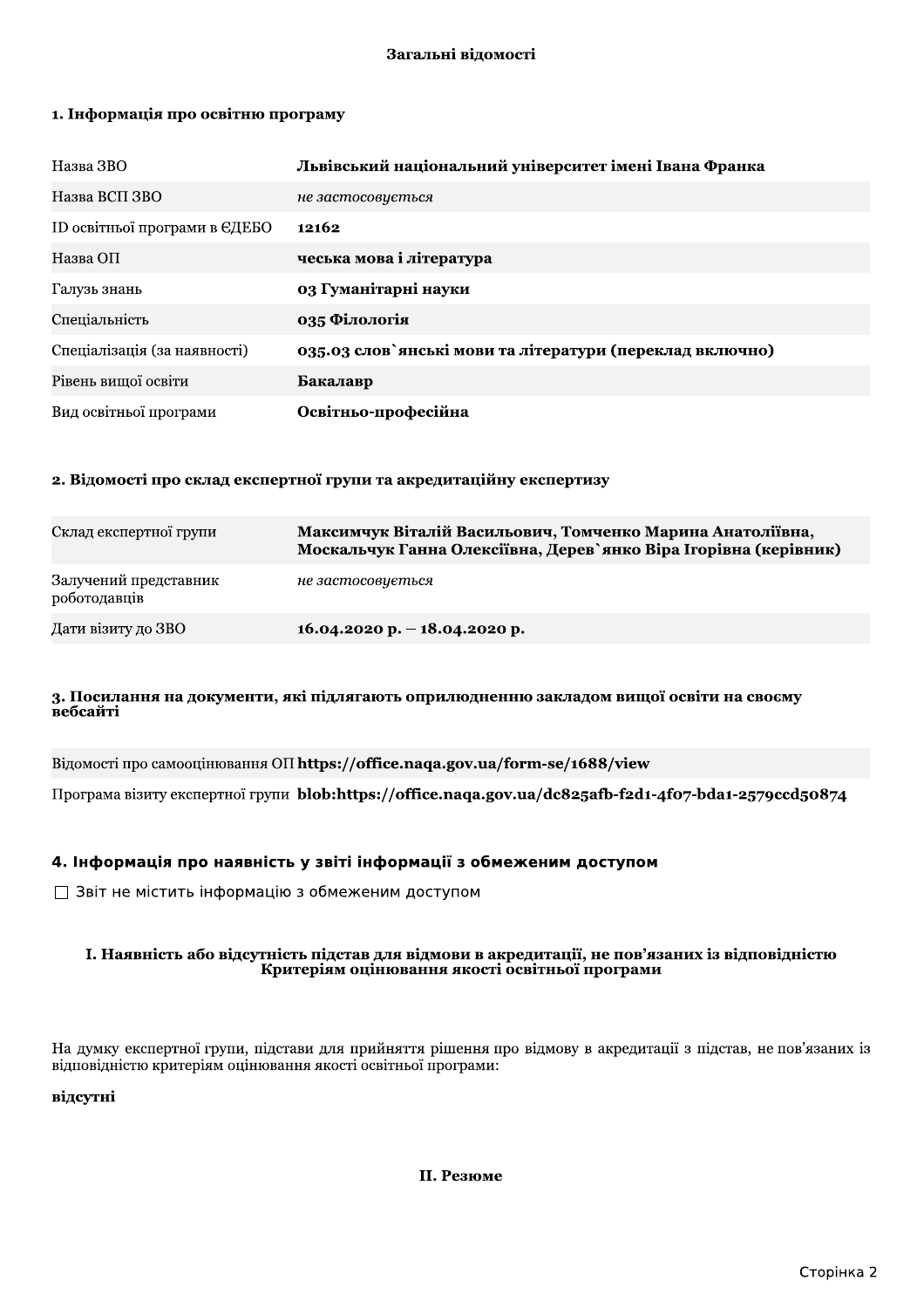# Загальні враження про OII, наиго

Затальні враження про ОН, найтоловніші виснович шодо відновідності Критеріям О<br/>и «Неська мова і література» загалом відповіда осношня Критеріям. Змістове напонення О<br/>П відповіда осношня Критеріям Зистори. Виаскод результатів і відповідають принципам академічної свободи та стратегії інтернаціоналізації. На сайті оприлюднено перелів перелів на державний іспит та програми державних іспитно. Розылад екзаменів оприлюднюеться завчасно н

3950 постябно скромать обмани высоком и политических практик. Высоком сколько сколько и постябно постябно постябно постябно постябно постябно постябно постябно постябно постябно постябно постябно постябно постябно постяб

пировании романов на сами у нажерен су и чамуютьству в клиемому доступи. оприжания в сити и сами и выполнительно составляют в приновании и с нами и собудать на сити с составляют на приновании и предлагает на приновании и Підсумок слабких сторін програми та рекомендації з її удосконалення<br>
Відсутній затверджений документ ЗВО, який би регламентував розроблення, а<br/>ятвердження, моніторинг, перегляд і закриття освітніх програм. Не повною закриття освітніх програм. Не повною мірою розкрито регіональний контекст ОП. Не всі учасники освітнього процесу повністю залучені до оновлення OH. Немец итонесу повністю залучені до оновлення OH. Неме груптовного аналіз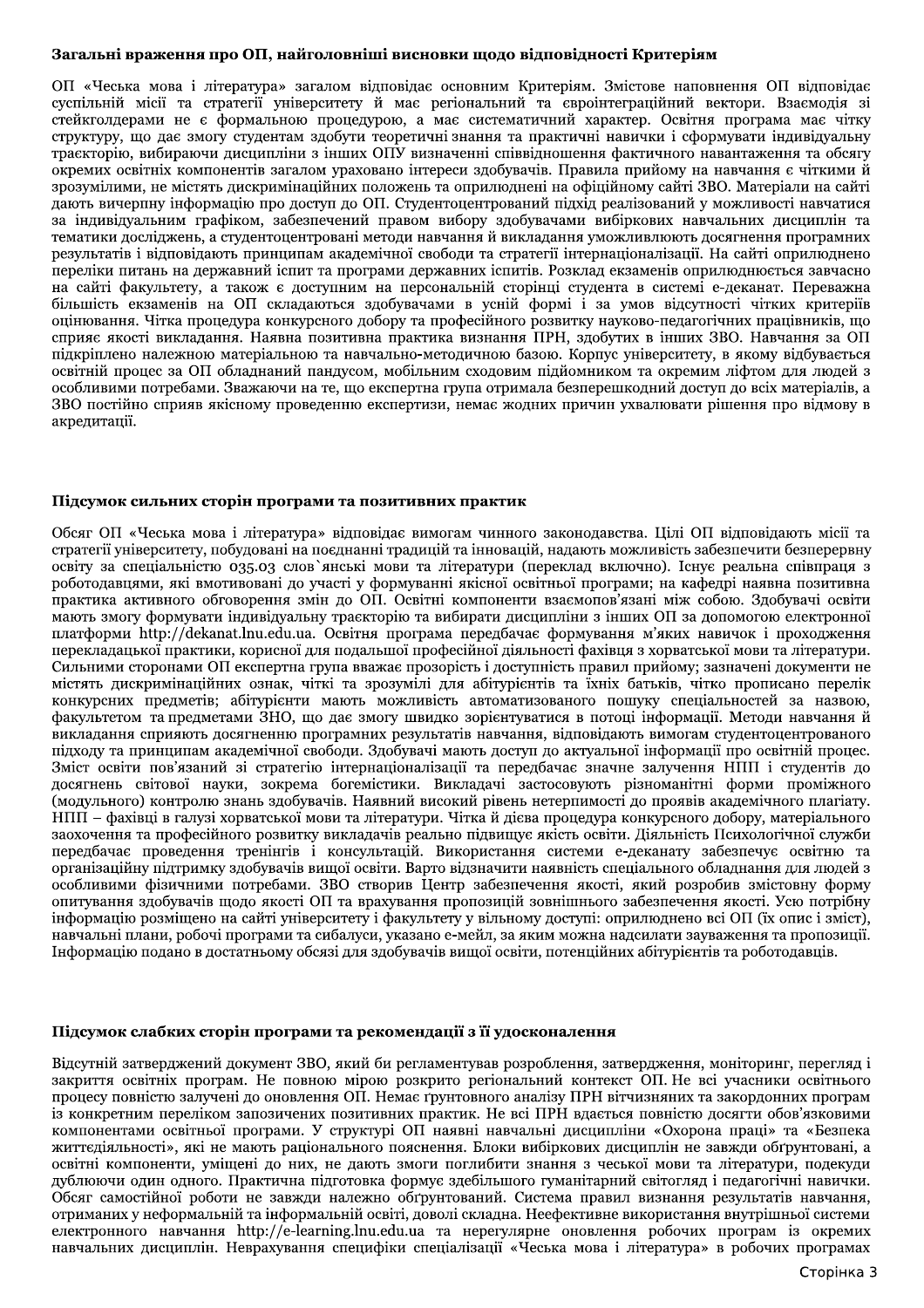загальних славістичних дисциплін і слабка залученість здобувачів до наукової діяльності. Слабка залученість до освітнього процесу роботодавців, зовнішніх професіоналів, носіїв чеської мови. Незначне сприяння професійному розвитку викладачів із боку Відділу міжнародних зв'язків. Не вистачає чітких критеріїв щодо оцінювання знань здобувачів та проведення контрольних заходів. Відсутній чіткий механізм дій учасників конфлікту для кожної конкретної ситуації, а також немає чітких і зрозумілих для всіх учасників освітнього процесу процедур щодо розгляду повідомлень про сексуальні домагання, дискримінацію та корупцію, які в ухваленні рішень може використовувати Комісія з питань етики та професійної діяльності. Здобувачі ОП мало обізнані з поняттям академічної доброчесності. Неможливо встановити, коли саме було оприлюднено проєкт ОП на сайті ЗВО і до якої дати можна надсилати пропозиції.

#### III. Аналіз

У цьому розділі експертна група описує встановлені під час акредитаційної експертизи фактичні обставини, аналізує та оцінює їх, а також надає свої рекомендації щодо удосконалення ОП та діяльності за нею за окремими критеріями.

## Критерій 1. Проектування та цілі освітньої програми:

## 1. Освітня програма має чітко сформульовані цілі, які відповідають місії та стратегії закладу вищої освіти.

Цілі програми, викладені у звіті про самооцінювання та безпосередньо в освітній програмі, сформульовані достатньо чітко та передбачають підготовку філологів-богемістів, здатних розв'язувати складні спеціалізовані завдання та практичні проблеми в галузі чеської філології в процесі професійної діяльності або навчання. Унікальність ОП розробники вбачають у синтезі традиційної славістичної освіти та інновацій, що забезпечуватиме оволодіння навичками філологічних досліджень і кваліфікованого викладання чеської мови та літератури, здобуття навичок із чесько-українського переклалу. Визначені в ОП пілі загалом вілповілають місії та стратегії розвитку ЗВО з покликанням на Статут (https://is.gd/8eedu8) та Стратегію Університету (https://is.gd/WelgJ5). Зокрема підготовка фахівців із богемістики ґрунтується на поєднанні довготривалих традицій класичного вишу з інноваційними трендами (кафедра слов'янської філології, створена 1888 р. під назвою «Заклад порівняльної філології слов'янських мов, літератур і мистецтва», має сформовані традиції, проте інноваційність в ОП не чітко окреслено), розвиткові неперервної освіти (ОП передбачає можливість продовжити навчання за другим і третім рівнем вищої освіти), акалемічній мобільності науковців, викладачів і студентів, поглибленні інтеграції Університету у світовий освітньонауковий простір (співпраця закладу з освітніми та науковими установами Чеської Республіки) та забезпеченні високої якості освітнього процесу.

#### 2. Цілі освітньої програми та програмні результати навчання визначаються з урахуванням позицій та потреб заінтересованих сторін.

Цілі та програмні результати навчання ОП загалом ураховують позиції різних груп стейкголдерів: здобувачів, випускників, роботодавців та академічної спільноти. Унесення змін до ОП з ініціативи академічної спільноти, зокрема змін, пов'язаних із увідповідненням ОП стандарту, відображено в протоколах засідань кафедри № 7 від 20.04.2018 та № 13 від 27.06.2019, що підтвердили ЕГ і самі викладачі під час зустрічі. Приємне враження справило спілкування з роботодавцями, які одночасно представляли різні сфери потенційного працевлаштування здобувачів і випускників та часто самі були випускниками кафедри. На зустрічі з ЕГ були присутні Віталій Маркович (Генеральне консульство Чеської Республіки у Львові), Мар'яна Павлина (Філія ТОВ «Нестле Україна» «Нестле Бізнес Сервіс в Європі»), Карина Гончарова (ТОВ «Горизонти»), Маріанна Маляр (бюро перекладів «Поліглот»), Мар'яна Загоруйко (Міський палац культури ім. Гната Хоткевича). Усі роботодавці висловили задоволення позитивним досвідом співпраці з випускниками та викладачами кафедри слов'янської філології ім. проф. І. Свенціцького та пропонували власні шляхи можливого подальшого розвитку цієї взаємодії. Результати зустрічей із роботодавцями зафіксовано в протоколах кафедри №5 від 11.12.2019 та №6 від 5.02.2020. Однак бракує статистичних даних і чітких результатів опитування випускників кафедри, зв'язок з якими відбувався на відкритих зустрічах (https://is.gd/hFocow). Під час спілкування також було з'ясовано, що здобувачі не беруть активної участі в обговоренні розвитку й удосконалення ОП, а вибіркові опитування не враховують думки всього студентства.

3. Цілі освітньої програми та програмні результати навчання визначаються з урахуванням тенденцій розвитку спеціальності, ринку праці, галузевого та регіонального контексту, а також досвіду аналогічних вітчизняних та іноземних освітніх програм.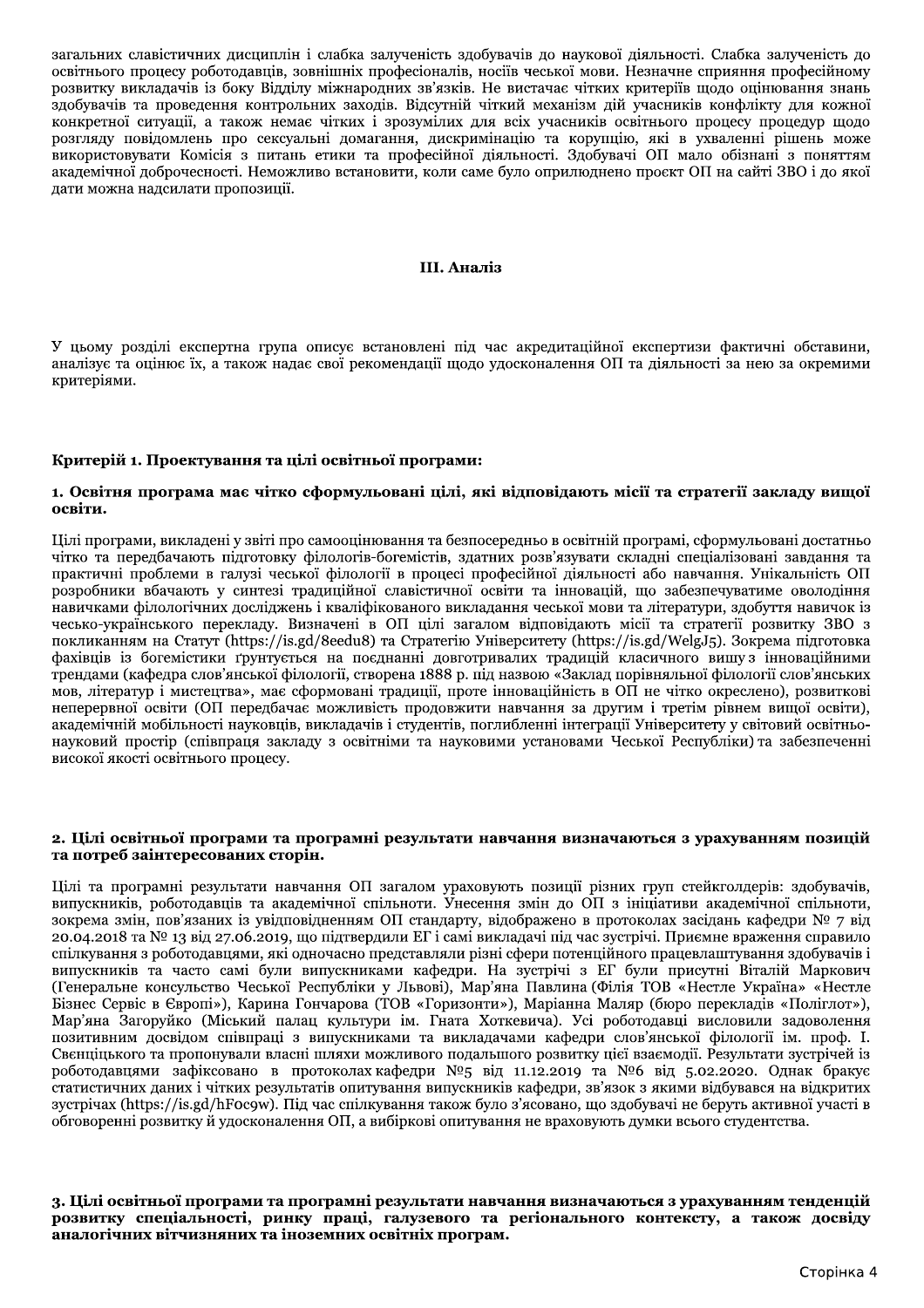Розробники ОП вивчають тенденції розвитку спеціальності та запити ринку праці через взаємодію з роботодавцями та завдяки активній науково-педагогічній, перекладацькій діяльності викладачів кафедри. Спілкування членів експертної групи з роботодавцями засвідчило підтримку ОП з їхнього боку, що зрештою відображено й у відгуках стейкголдерів. Практично таку співпрацю реалізовують завдяки організації тренінгів, які проводять міжнародні компанії («Працевлаштування студентів. Труднощі та виклики. Історія успіху» (https://is.gd/g8SJuu). Викладачі активні учасники програм академічної мобільності, відомі перекладачі з чеської та на чеську мову, які також беруть участь у формуванні українсько-чеського наукового та культурного дискурсу. ОП демонструє увагу до регіонального контексту на теренах Галичини й тенденцій місцевого ринку праці, ураховуючи динаміку запиту на богемістів, зокрема й у Львові - туристичному і культурному центрі. Також регіональний контекст ураховано в переліку вибіркових дисциплін («Польська література у Львові та Галичині»), проте він полоністичний. Зі змісту відомостей про самооцінювання не було чітко зрозуміло, як під час формулювання цілей і програмних результатів навчання ОП було враховано досвід аналогічних вітчизняних та іноземних програм. Під час спілкування з ЕГ гарантка давала загальні відповіді, які не стосувалися ПРН (оновлено список літератури, тем курсових робіт, вибіркових предметів, унесено зміни у співвідношенні лекційних і практичних занять). Інтерв'ю з викладачами підтвердило ініціативу Осташ Л. Р., яка після відвідин Оломоуцького університету запропонувала ввести «Історичну граматику основної слов'янської мови» як окремий ОК, хоча на відділенні оломоуцької україністики історичну граматику вивчають на другому рівні вищої освіти.

#### 4. Освітня програма дозволяє досягти результатів навчання, визначених стандартом вищої освіти за відповідною спеціальністю та рівнем вищої освіти (за наявності). За відсутності затвердженого станларту вишої освіти за вілповілною спеціальністю та рівнем вишої освіти, програмні результати навчання повинні відповідати вимогам Національної рамки кваліфікацій для відповідного кваліфікаційного рівня.

ОП «Чеська мова і література» увідповіднена стандарту вищої освіти України зі спеціальності 035 Філологія для першого (бакалаврського) рівня вищої освіти, що документально підтверджено (протокол № 13 від 27 червня 2019 року засідання кафедри слов'янської філології ім. проф. І. Свенціцького, протокол 71/7 від 02 липня 2019 року засідання вченої ради Львівського національного університету імені Івана Франка). Загалом ОП уможливлює досягнення результатів навчання, визначених у стандарті вищої освіти спеціальності 035 «Філологія».

## Загальний аналіз щодо Критерію 1:

## Сильні сторони та позитивні практики у контексті Критерію 1.

Освітня діяльність за ОП не є винятково економічно обґрунтованою, а продиктована інтернаціоналізацією вищої освіти України, що відповідає суспільній місії закладу та стратегії розвитку вітчизняної вищої освіти. Пілі ОП відповідають місії та стратегії університету, поєднують традиції та інновації і надають можливість забезпечити безперервну освіту за спеціальністю 035.03 "Слов'янські мови та літератури (переклад включно)". Налагоджена реальна співпраця з роботодавцями, які вмотивовані брати участь у формуванні якісної освітньої програми, кафедра має позитивну практику обговорення змін до ОП. Варто відзначити наявність умотивованої висококваліфікованої робочої групи для моніторингу та подальшого оновлення ОП. Освітня програма увідповіднена стандарту вищої освіти України зі спеціальності 035 Філологія для першого (бакалаврського) рівня вищої освіти, а програмні результати навчання загалом забезпечують його виконання.

## Слабкі сторони, недоліки та рекомендації щодо удосконалення у контексті Критерію 1.

Не повною мірою розкрито регіональний контекст ОП. Варто активніше інформувати здобувачів про можливості впливати на внесення змін до ОП, розробити опитування в електронній формі, які систематично охоплювали б усю студентську спільноту. Створити базу даних про працевлаштування випускників спеціальності та налагодити систематичний зв'язок не тільки в усній формі. Варто звернути більшу увагу на ПРН вітчизняних і закордонних програм а практично застосовувати їх під час оновлення ОП.

## Рівень відповідності Критерію 1.

Рівень В

# Обґрунтування рівня відповідності Критерію 1.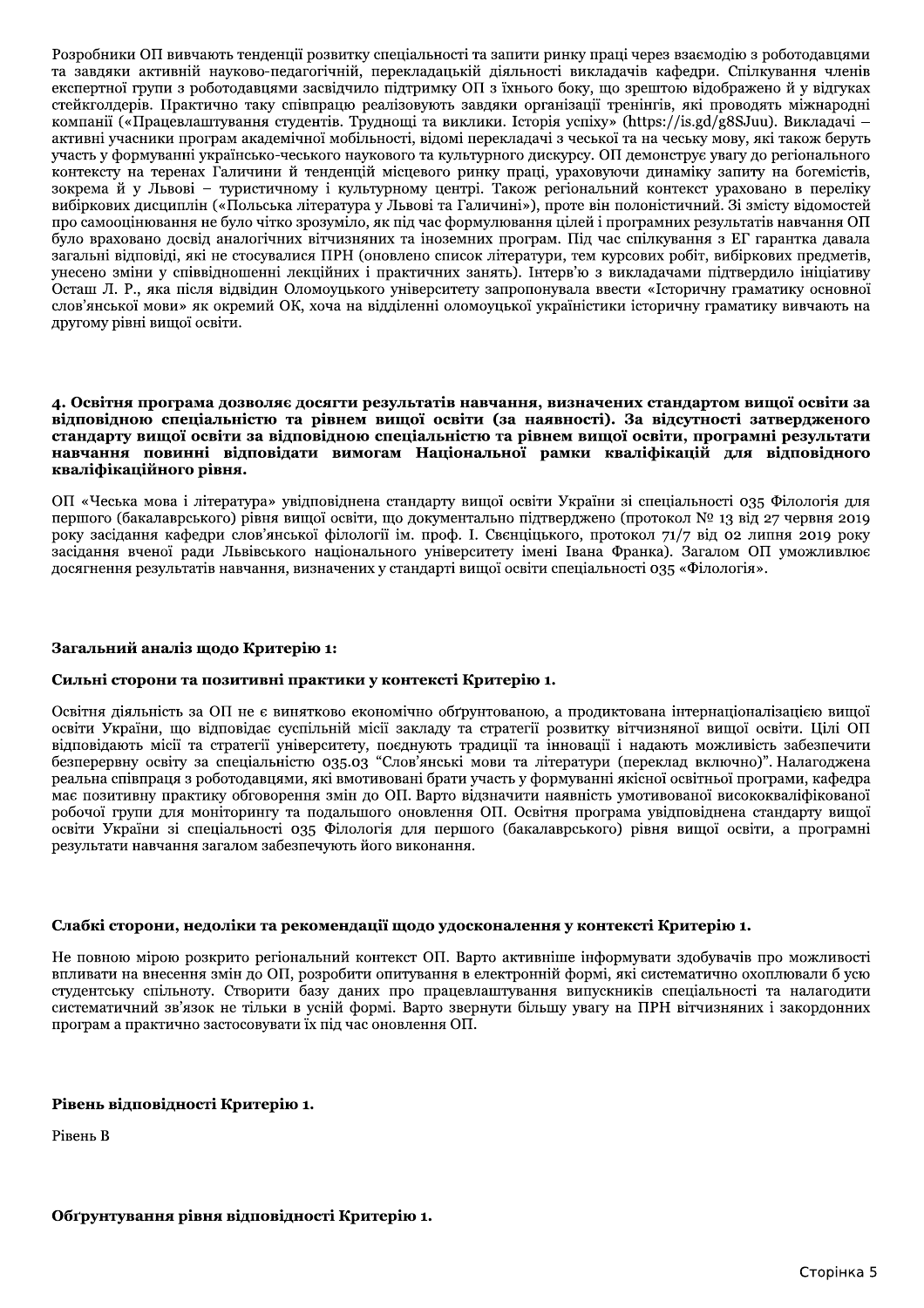Ураховуючи контекст реалізації ОП «Чеська мова і література», позитивну оцінку зусиль усіх зацікавлених сторін для налагодження ефективної взаємодії з різними групами стейкголдерів, а також увідповіднення ОП вимогам Стандарту вищої освіти за першим (бакалаврським) рівнем вищої освіти спеціальності 035 Філологія, експертна група вважає, що висловлені в загальному аналізі зауваження не суттєві, а тому критерій 1 оцінює як такий, що відповідає рівню В.

## Критерій 2. Структура та зміст освітньої програми:

#### 1. Обсяг освітньої програми та окремих освітніх компонентів (у кредитах Європейської кредитної трансферно-накопичувальної системи) відповідає вимогам законодавства щодо навчального навантаження для відповідного рівня вищої освіти та відповідного стандарту вищої освіти (за наявності).

Загальний обсяг ОП «Чеська мова і література» становить 240 кредитів ЄКТС, що відповідає ст. 5 Закону України «Про вищу освіту» та Стандартові вищої освіти спеціальності 035 «Філологія» першого (бакалаврського) рівня вищої освіти, затвердженого наказом Міністерства освіти і науки України № 869 від 20.06.2019 р.

#### 2. Зміст освітньої програми має чітку структуру; освітні компоненти, включені до освітньої програми, складають логічну взаємопов'язану систему та в сукупності дозволяють досягти заявлених цілей та програмних результатів навчання.

Зміст ОП має чітку структуру, компоненти логічно пов'язані й передбачають формування загальних і фахових компетентностей, а також практичну пілготовку здобувачів. Зокрема, вивчення вступних курсів до мовознавства, літературознавства і слов'янської філології слугує пропедевтичною базою для опанування інших дисциплін філологічного циклу. Матриця відповідності, подана у відомостях про самооцінювання, загалом засвідчує, що кожен програмний результат навчання реалістично охоплений змістом програми. Викликає сумнів успішне досягнення ПРН6, передбаченого стандартом, славістичними дисциплінами «Старослов'янська мова», «Основна слов'янська (чеська) мова» та «Історія основної слов'янської (чеської) літератури». Посилити ПРН6 можна через уведення прикладних лінгвістичних дисциплін. У змісті ОП нечітко простежено наявність ОК, які б забезпечили формування теоретичної бази для успішного проходження музейно-архівної практики. Уважаємо недоцільним зарахування до циклу вибіркових дисциплін «Основи наукових (мовознавчих) філологічних досліджень» та «Основи наукових (літературознавчих) філологічних досліджень», оскільки курсові роботи і з «Основної слов'янської мови (чеської)», і з «Історії основної слов'янської (чеської) літератури» обов'язкові Викликає сумнів доречність в обов'язкових освітніх компонентах дисциплін «Безпека життєдіяльності» та «Охорона праці», оскільки відповідно до робочої програми (https://is.gd/lblo2z) вони не сприяють досягненню ПРН, поданих у матриці відповідності. Уважаємо доцільним увести спеціалізовані англомовні курси, оскільки їхня вага для здобувачів зросла у зв'язку зі складанням ЄВІ для вступу до магістратури.

## 3. Зміст освітньої програми відповідає предметній області визначеної для неї спеціальності (спеціальностям, якщо освітня програма є міждисциплінарною).

Зміст ОП відповідає визначеній у стандарті вищої освіти предметній сфері та забезпечує багатоаспектне вивчення чеської мови й літератури. Компоненти ОП спрямовані на вивчення дисциплін гуманітарного спрямування -«Історії України», «Історії української культури», «Філософії», з 2019 року - «Української мови (за професійним спрямуванням)», «Філософії», які дають змогу забезпечити загальні компетентності освітньої програми. Цикл професійної підготовки передбачає опанування «Історії основної слов'янської (чеської) літератури», «Основної слов'янської (чеської) мови», «Історії основної слов'янської мови (чеської)», з 2018 року - «Історичної граматики основної слов'янської мови (чеської)», що в сумі становлять тільки 50 кредитів, та дотичних до богемістики дисциплін теорії і практики перекладу, вступу до слов'янської філології, порівняльної граматики слов'янських мов, старослов'янської мови (разом – 14 кредитів) із чітко вираженим глибинним діахроним підходом до вивчення мови. Варто розглянути можливість збільшити кредити дисциплін із богемістики, зокрема їх урізноманітнення, та актуальність глибинного діахронного вектору («Історія основної слов'янської мови (чеської), «Історична граматика основної слов'янської мови», «Порівняльна граматики слов'янських мов», «Старослов'янська мова»), що не цілком відповідає сучасним вимогам ринку праці й охоплює ті самі ПРН. Формування педагогічної компетентності («Методика викладання української мови», «Методика викладання української літератури», «Педагогіка», «Педагогічна практика») варто розглянути в контексті викладання чеської мови чи української мови як іноземної, що дасть змогу випускникам працювати на чеському ринку, презентуючи українську мову та культуру в європейському освітньому просторі. Викликає сумнів доречність в обов'язкових освітніх компонентах дисциплін «Безпека життєдіяльності» та «Охорона праці». Гарантка пояснює це службовою запискою від 25.02.2015 р. завідувача кафедри безпеки життєдіяльності із зазначеними компетентностями дисциплін, які не відповідають вимогам затвердженого Стандарту. Часткове вирішення цієї проблеми передбачено в проєкті ОП «Чеська мова та література» на 2020 рік (https://is.gd/txf53X), у якому ці дисципліни об'єднані в одну – «Безпека життєдіяльності та охорона праці» (3 кредити ЄКТС).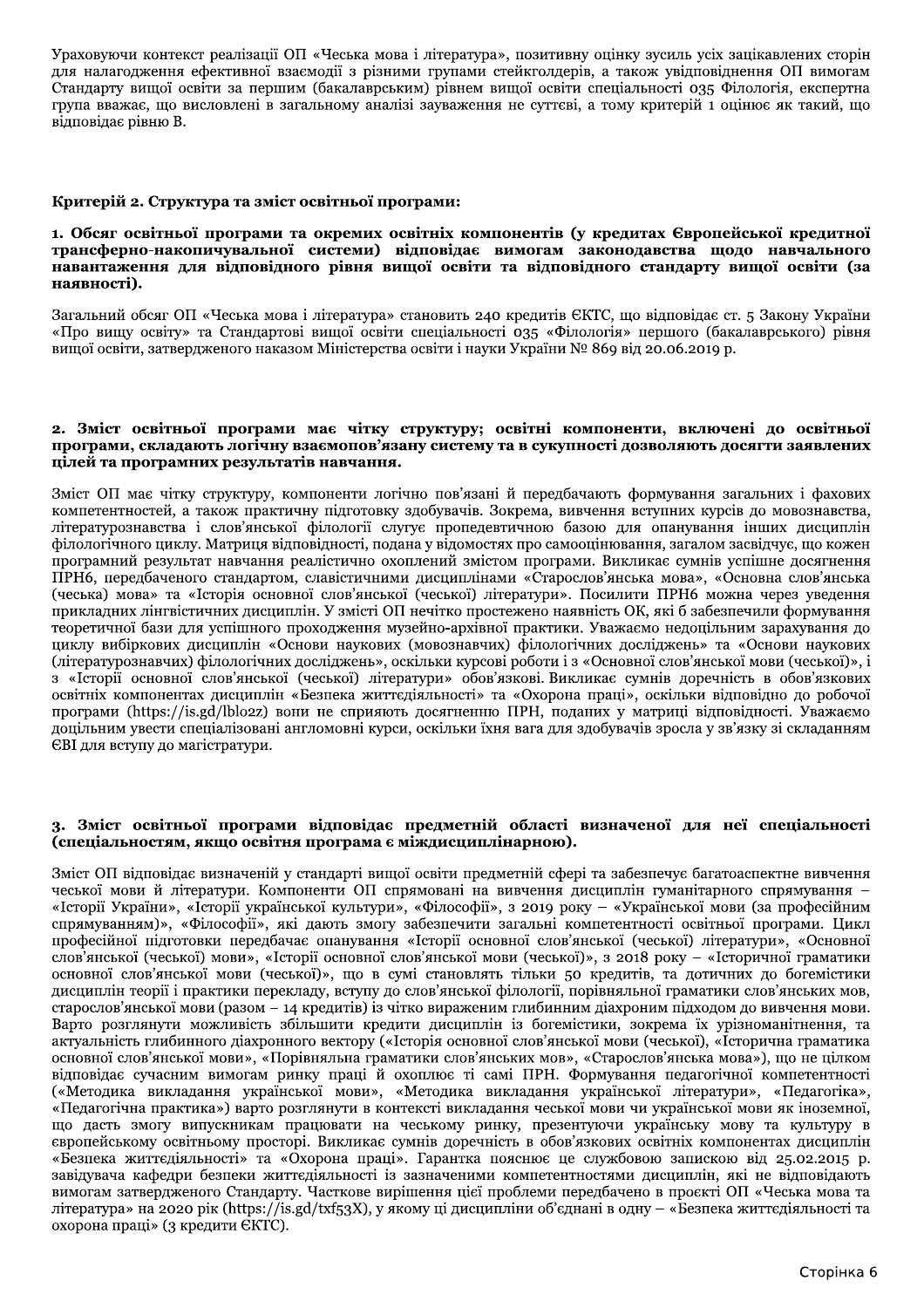#### 4. Структура освітньої програми передбачає можливість для формування індивідуальної освітньої траєкторії, зокрема через індивідуальний вибір здобувачами вищої освіти навчальних дисциплін у обсязі, передбаченому законодавством.

Формування індивідуальної освітньої траєкторії регламентовано в Положенні про організацію освітнього процесу (https://is.gd/2KDSLi) та Тимчасовому положенні «Про порядок забезпечення вільного вибору студентами навчальних диспиплін у Львівському напіональному університеті імені Івана Франка» (https://is.gd/4auGd5). Обсяг вибіркових компонентів в ОП становить 60 (25%) кредитів ЄКТС, що відповідає Закону України «Про вищу освіту». Варіативна частина ОП сформована за змішаним принципом: дисципліни циклу гуманітарної та соціальноекономічної підготовки (12 кредитів), решта – дисципліни циклу професійної і практичної підготовки обсягом 48 кредитів згруповані в 11 блоків по 2-5 дисциплін. Запис на вибіркові навчальні дисципліни циклу гуманітарної та соціально-економічної підготовки (3-6 семестр) відбувається через особистий кабінет студента на електронній платформі http://dekanat.lnu.edu.ua/. Перелік цих дисциплін та актуальну інформацію розміщено за покликанням: https://is.gd/IzxcN5. Перелбачено етап корекції списків студентів на вибіркові лисципліни та повторний запис. Запис на вибіркові навчальні дисципліни циклу професійної і практичної підготовки (3–8 семестр) організовує деканат факультету (https://is.gd/UPITID) на відповідних кафедрах. У визначений час студенти роблять вибір і на його основі пишуть заяву в діапазоні термінів, які встановлено загальноуніверситетським графіком. Під час бесіди зі здобувачами, ознайомлення із заліковими книжками й індивідуальними планами з'ясовано, що можливість вільно обрати дисципліни реалізована, студенти ознайомлені з процедурою вибору та в разі вже сформованих груп проінформовані про повторний запис. Варто розглянути заміну блокової вибіркової частини ОП на перелік лисциплін, які стуленти можуть обирати у вільній комбінації. Викликає сумнів лійсний вибір між лисциплінами «Основи наукових (мовознавчих) філологічних досліджень» та «Основи наукових (літературознавчих) філологічних лосліджень» у 4 семестрі, оскільки в цьому семестрі обов'язковою є курсова робота з «Основної слов'янської (чеської) мови». Окрім того, окремі дисципліни, пропоновані для вибору в різних блоках, змістовно дублюють одна одну (напр., https://is.gd/MFUaUP i https://is.gd/8danOC). У циклі вибіркових дисциплін немає ОК, пов'язаних із богемістикою, і, натомість, широкий спектр полоністичних ОК («Польська фразеологія», «Польський словотвір», «Польська мова в словниках», «Методика викладання польської мови як іноземної», «Польська література у Львові та Галичині»). Можливість сформувати індивідуальну освітню траєкторію наявна і через процедуру вибору тем курсових робіт, що підтвердили ЕГ викладачі і здобувачі. Перелік тем курсових робіт подано за покликанням: https://is.gd/IK8jA4, https://is.gd/bvdx8p. Реалізація активної академічної мобільності передбачає формування індивідуальних графіків навчання (Попадюк Ірина, Шиманська Аліна).

#### 5. Освітня програма та навчальний план передбачають практичну підготовку здобувачів вищої освіти, яка дозволяє здобути компетентності, необхідні для подальшої професійної діяльності.

Про практичну підготовку здобувачів вищої освіти згадано в п. 4.7 Положення про організацію освітнього процесу у Львівському національному університеті імені Івана Франка (https://is.gd/2KDSLi) та в Положенні про проведення практик студентів Університету (https://is.gd/8isybF). Освітня програма та навчальний план передбачають практичну підготовку здобувачів вищої освіти, яка складається з навчальної джерелознавчої, музейно-архівної, перекладацької, кожна з яких становить по 4,5 кредити ЄКТС, та педагогічної (9 кредитів ЄКТС) практик. На основі аналізу робочих програм та силабусів, звітів про проходження практики, договорів з закладами освіти – базами практик, результатів інтерв'ювання (здобувачів вищої освіти, академічного персоналу та роботодавців) експертна група встановила, що реалізація практичної підготовки загалом відповідає тенденціям розвитку ринку праці й стейкголдерів. Інтерв'ювання роботодавців засвідчило їхню готовність надавати умови для очікуванням проходження практик здобувачів на умовах договірних відносин. Перекладацька практика формує компетентності, які будуть корисні здобувачам в подальшій професійній діяльності, що підтвердили студенти та роботодавці на зустрічі з експертною групою, зауваживши, що доречно збільшити кількість кредитів ЄКТС перекладацької практики, оскільки вона передбачає освоєння 13 ПРН. У межах практики варто розглянути можливість співпрацювати з роботодавцями як із потенційними базами перекладацької практики. Аналіз робочих програм музейно-архівної (https://is.gd/IYLNI6) та джерелознавчої (https://is.gd/dfbIfZ) практик, а також звітів студентів про їх проходження засвідчив, що ці компоненти формують здебільшого загальні компетентності, розширюють гуманітарний світогляд здобувачів. Рекомендуємо також звернути увагу на відсутність у змісті ОП «Чеська мова і література» ОК, які б забезпечили формування теоретичної бази для успішного проходження музейно-архівної практики, що ставить піл сумнів її ефективність. Для пелагогічної практики, яку стуленти проходять на базі заклалів середньої освіти м. Львова, варто вивчити можливість замінити викладання української мови та літератури на чеську мову чи викладання української мови як іноземної.

## 6. Освітня програма передбачає набуття здобувачами вищої освіти соціальних навичок (soft skills), що відповідають заявленим цілям.

Студенти-богемісти здобувають повний спектр соціальних навичок упродовж усього періоду навчання: під час групових форм роботи на заняттях та над проєктами в практичному блоці, що відповідає поставленим цілям. Відповідно до ОП набуття соціальних навичок забезпечують такі програмні результати: ПРН4, ПРН5, ПРН7 та ПРН24. У матриці відповідності кожен із ПРН охоплений декількома ОК, окрім ПРН7, який забезпечує тільки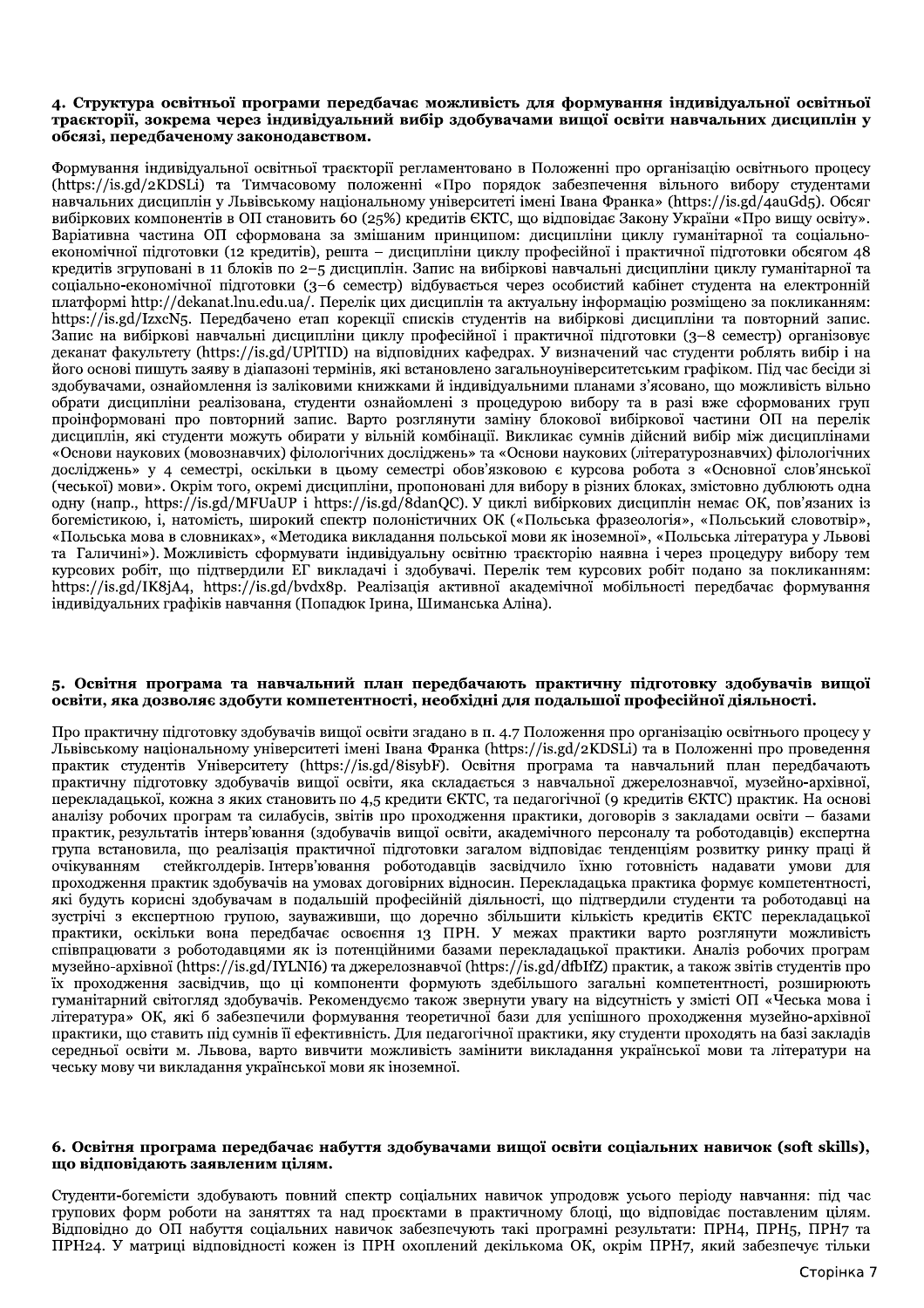дисципліна «Політологія». Зокрема опанування соціальних навичок під час освітнього процесу передбачає формування комунікативних здібностей, навичок діяти і взаємодіяти творчо й активно, розвиток лідерських якостей, здатність до критики й самокритики, виховання толерантності до іншого світобачення, володіння стратегічним мисленням, креативність, ерудицію та гнучкість. Позитивно, що для здобувачів створено можливість додатково формувати соціальні навички (soft skills) за рахунок академічної мобільності, де в чужому середовищі студент організовує процес свого навчання та самоосвіти, опановує навички міжособистісного спілкування та міжкультурної комунікації. Однак інтерв'ювання здобувачів вищої освіти, представників студентського самоврядування, академічного персоналу дає підстави для висновку, що в освітньому процесі досі не сформовано чіткого бачення соціальних навичок і методів їх формування.

## 7. Зміст освітньої програми ураховує вимоги відповідного професійного стандарту (за наявності).

ОП «Чеська мова і література» не передбачає присвоєння професійної кваліфікації.

## 8. Обсяг освітньої програми та окремих освітніх компонентів (у кредитах Європейської кредитної трансферно-накопичувальної системи) реалістично відбиває фактичне навантаження здобувачів, є відповідним для досягнення цілей та програмних результатів навчання.

Обсяг освітньої програми та окремих освітніх компонентів (у кредитах ЄКТС) загалом реалістично відбиває фактичне навантаження здобувачів та уможливлює досягнення цілей і програмних результатів навчання. Згідно з Положенням про організацію освітнього процесу у Львівському національному університеті імені Івана Франка (https://is.gd/2KDSLi) загальне навантаження студента становить не більше 40 академічних годин на тиждень, тижневе навантаження здобувачів ОП «Чеська мова і література» коливається від 30 до 34 академічних годин залежно від курсу навчання. Під час зустрічі з експертною групою здобувачі вищої освіти не висловлювали скарг щодо надмірного навантаження чи нестачі часу на самостійну роботу. Однак окремі дисципліни не відповідають п. 4.6, де зазначено, що навчальний час, відведений на самостійну роботу, повинен становити від 1/3 до 2/3 загального обсягу навчального часу, відведеного на вивчення конкретної навчальної дисципліни, а співвідношення обсягу аудиторної та самостійної роботи залежить від специфіки дисципліни. Під час аналізу робочих програм та силабусів (https://is.gd/5Ank7q) з'ясовано, що обсяг самостійної роботи не завжди обґрунтований. Приміром, у РП дисципліни «Основна слов'янська мова (чеська)» (blob:https://office.naqa.gov.ua/136of8e3-аа30-4329-а049-fdcf015e96a3) на індивідуальне читання, переклад і переказ літературного твору (обсяг - 200 с.) заплановано 7 год. у 4 семестрі, а для написання курсової роботи - 10 год. (разом із 3 семестром - 30 год.), однак в оновленому на сайті варіанті робочої програми за 2019 рік обсяг годин для виконання цих завдань зменшили (https://philology.lnu.edu.ua/wpcontent/uploads/2015/12/RP\_cheska-mova-2.pdf). У силабусі з порівняльної граматики слов'янських **MOR** (https://is.gd/L1CK38) не передбачено завдань для самостійної роботи.

## 9. У разі злійснення підготовки здобувачів вищої освіти за дуальною формою освіти структура освітньої програми та навчальний план узгоджені із завданнями та особливостями цієї форми здобуття освіти.

Дуальна форма освіти на ОП «Чеська мова і література» відсутня.

#### Загальний аналіз щодо Критерію 2:

# Сильні сторони та позитивні практики у контексті Критерію 2.

Обсяг ОП «Чеська мова і література» та окремих освітніх компонентів у кредитах ЄКТС відповідає вимогам чинного законодавства, реалістично відбиває фактичне навантаження здобувачів, уможливлює досягнення цілей і програмних результатів навчання. Зміст ОП має чітку структуру, відповідає предметній сфері, визначеної для неї спеціальності, освітні компоненти становлять логічну взаємопов'язану систему та сукупно дають змогу загалом досягти заявлених цілей і програмних результатів навчання. ОП передбачає ефективне формування "м'яких навичок" та проходження перекладацької практики, корисної для подальшої професійної діяльності фахівця чеської мови та літератури

# Слабкі сторони, недоліки та рекомендації шодо удосконалення у контексті Критерію 2.

Не всі ПРН вдається повністю досягти обов'язковими компонентами освітньої програми. У структурі ОП наявні навчальні дисципліни «Охорона праці» та «Безпека життєдіяльності», які не мають раціонального пояснення, а також педагогічні ОК, спрямовані на підготовку вчителя української мови та літератури. Блоки вибіркових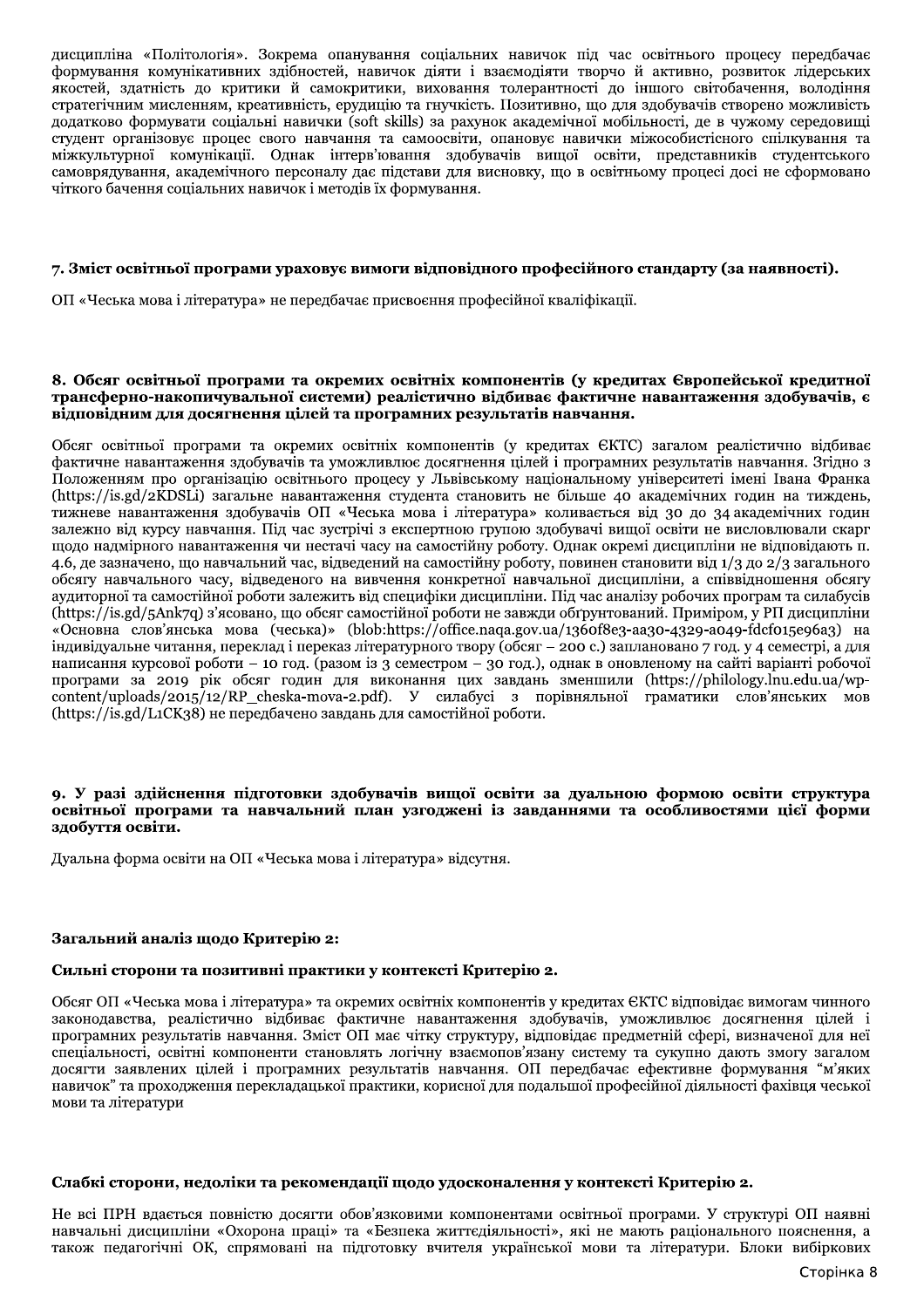дисциплін не завжди обґрунтовані, а освітні компоненти, уміщені до них, не дають змоги поглибити знання з чеської мови та літератури, подекуди дублюючи один одного. Практична підготовка формує здебільшого гуманітарний світогляд і педагогічні навички. В окремих дисциплінах обсяг самостійної роботи немає належного обґрунтування. Експертна група рекомендує: - удосконалити перелік компонентів ОПП, щоби повністю досягти всіх програмних результатів навчання; - вивчити доречність дисциплін «Охорона праці» та «Безпека життєдіяльності»; переглянути доцільність комбінованого вибору та зміст альтернативних дисциплін у блоках циклу професійної підготовки, а також вилучити зі структури ОПП вибіркові компоненти, передбачивши для них відповідне планування часу; - переглянути зміст практичної підготовки здобувачів або адаптувати до потреб спеціалізації «Чеська мова і література» змістове наповнення архівно-музейної, джерелознавчої та педагогічної практик; урахувавши думки стейкхолдерів, збільшити тривалість перекладацької практики: -увести спеціалізовані англомовні курси; - ужити заходів, щоби реалістично оцінити обсяг самостійної та курсової роботи студентів в окремих дисциплінах

## Рівень відповідності Критерію 2.

Рівень В

## Обґрунтування рівня відповідності Критерію 2.

Зважаючи на те, що ОП «Чеська мова і література» відповідає законодавчим вимогам, здобувачі вищої освіти мають можливість формувати індивідуальну освітню траєкторію, здобувати "м'які навички" та перекладацькі вміння; ураховуючи те, що не всі ПРН вдається повністю досягти обов'язковими компонентами освітньої програми, з-поміж яких раціонального пояснення не мають «Охорона праці» та «Безпека життєдіяльності», блоки вибіркових дисциплін не завжди обґрунтовані, практична підготовка формує здебільшого загальні та педагогічні компетентності, обсяг самостійної роботи не завжди оцінено раціонально; а також усвідомлюючи, що ЗВО спроможний вчасно зреагувати на ці несистематичні недоліки, унісши відповідні зміни до розробленого проєкту ОП, експертна група оцінює критерій 2 як такий, що має рівень відповідності В.

## Критерій 3. Доступ до освітньої програми та визнання результатів навчання:

#### 1. Правила прийому на навчання за освітньою програмою є чіткими та зрозумілими, не містять дискримінаційних положень та оприлюднені на офіційному веб-сайті закладу вищої освіти.

Правила прийому до Львівського національного університету імені Івана Франка з усіма додатками, розміщені на офіційному сайті університету (https://is.gd/TueF2O), чіткі та зрозумілі. Покроково і доступно розписано етапи вступної кампанії (https://is.gd/KhZijH). Абітурієнти можуть скористатися системою автоматизованого пошуку спеціальностей за назвою, за факультетом та за предметами ЗНО, що дозволяє абітурієнтам швидко зорієнтуватися у пошуку необхідної інформації.https://is.gd/5JhtVj Оцінюючи наявність дискримінаційних положень і керуючись визначенням дискримінації, поданому в Законі України «Про засади запобігання та протидії дискримінації в Україні», ЕГ не виявила дискримінаційних ознак у правилах прийому на ОП.

#### 2. Правила прийому на навчання за освітньою програмою враховують особливості самої освітньої програми.

Правила прийому на ОП «Чеська мова і література» враховують особливості самої програми, зокрема встановлено такий перелік конкурсних предметів у сертифікаті Українського центру оцінювання якості освіти, як: українська мова та література (0,5), іноземна мова (0,3), історія України або географія (0,2) за вибором абітурієнта. Мінімальна кількість балів для допуску до участі в конкурсі становить 100 балів із кожного конкурсного предмету. Інформацію про перелік конкурсних предметів оприлюднено (https://admission.lnu.edu.ua/specialization/czech-language/). Також на сайті університету розміщено розклад онлайн вебінарів із потенційними абітурієнтами (https://is.gd/vV1RcE).

3. Визначені чіткі та зрозумілі правила визнання результатів навчання, отриманих в інших закладах освіти, зокрема під час академічної мобільності, що відповідають Конвенції про визнання кваліфікацій з вищої освіти в Європейському регіоні (Лісабон, 1997 р.), є доступними для всіх учасників освітнього процесу та послідовно дотримуються під час реалізації освітньої програми.

Перелік документів, що регулюють питання визнання результатів навчання, отриманих в інших ЗВО: Положення про визнання та перезарахування результатів навчання учасників академічної мобільності у Львівському національному університеті імені Івана Франка (https://is.gd/WiBnIY), Тимчасове положення про порядок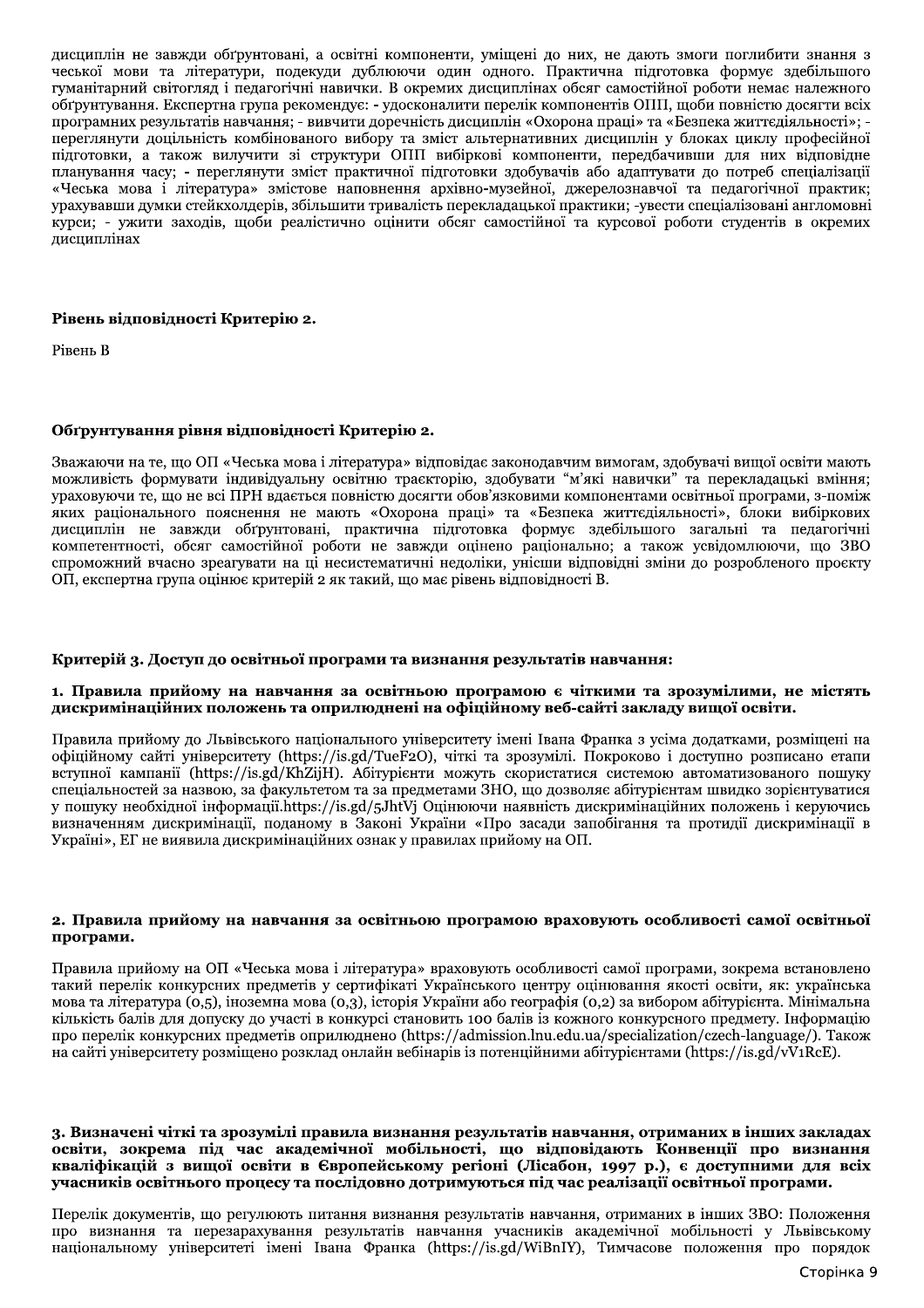організації академічної мобільності здобувачів вищої освіти у Львівському національному університеті імені Івана Франка (https://is.gd/XZbr3R), Положення про порядок визнання здобутих в іноземних вищих навчальних закладах документів про вищу освіту Львівським національним університетом імені Івана Франка (https://is.gd/FelPNk), поновлення переведення до Львівського національного університету імені Івана Франка Порядок (https://is.gd/JenE14). Згідно з Положенням про визнання та перезарахування результатів навчання учасників академічної мобільності у ЛНУ імені Івана Франка, результати навчання, отримані під час участі в програмах академічної мобільності за кордоном, визнають та перезараховують відповідно до Угоди про навчання (Тристороння угода про навчання) та Виписки з оцінками і кредитами. Процедура передбачає порівняння (зіставлення) навчальних програм відповідної спеціальності та Виписки з оцінками і кредитами. У разі відсутності повної кореляції між системами оцінювання виставляють максимальний бал за шкалою Університету (п. з.2 Положення). ЗВО надав ЕГ такі документи: залікові книжки з оцінками і кредитами, здобутими в Загребському університеті; пропозиції академічної мобільності за програмою Epasmyc+ (https://is.gd/4VGnq2); перелік закордонних університетів-партнерів (https://is.gd/f2bpFP); міжнародні угоди щодо навчання у Чеській Республіці Univerzita Palackého v Olomouci, Univerzita Karlova, Masarykova Univerzita, Univerzita Tomáše Bati ve Zlíně; відгуки та враження здобувачів вищої освіти, які пройшли навчання чи окремі програми за кордоном: https://is.gd/9FmAKp. Студенти, які брали участь у програмах академічної мобільності ЕРАЗМУС+ в Оломоуцькому університеті (Додаток 2), обізнані про перелік необхідних документів, процедуру відбору для участі в програмах, а результати навчання з окремих дисциплін їм було перезараховано.

## 4. Визначені чіткі та зрозумілі правила визнання результатів навчання, отриманих у неформальній освіті, які є доступними для всіх учасників освітнього процесу та послідовно дотримуються під час реалізації освітньої програми.

У ЗВО правила визнання результатів неформальної освіти регламентує Порядок визнання у Львівському національному університеті імені Івана Франка результатів навчання, здобутих у неформальній та інформальній освіті (https://is.gd/wg684Z). Документ передбачає визнання результатів дисциплін, які викладатимуть у наступному семестрі. Практики застосування цих правил в межах ОП не було Згаданий документ ураховує визнання результатів навчання, отриманих у неформальній та інформальній освіті, через зарахування лише навчальних дисциплін і не передбачає можливості зарахування окремого модуля чи теми, тому експертна група рекомендує розглянути таку можливість і спростити процедуру визнання результатів навчання, отриманих у неформальній та інформальній освіті.

## Загальний аналіз щодо Критерію 3:

## Сильні сторони та позитивні практики у контексті Критерію 3.

Сильними сторонами ОП експертна група вважає прозорість і доступність правил прийому, зазначені документи не містять дискримінаційних ознак, чіткі та зрозумілі для абітурієнтів та їхніх батьків, чітко прописано перелік конкурсних предметів; абітурієнти мають можливість автоматизованого пошуку спеціальностей за назвою, факультетом та предметами ЗНО, що дає змогу швидко зорієнтуватися в потоці інформації. Наявна позитивна практика визнання ПРН, здобутих в інших ЗВО.

## Слабкі сторони, недоліки та рекомендації щодо удосконалення у контексті Критерію 3.

Рекомендовано розглянути питання про систематизацію різних документів у цілісне Положення щодо правил визнання результатів навчання, отриманих в інших закладах освіти. Процедуру порівняння (зіставлення) навчальних програм відповідної спеціальності у Львівському національному університеті імені Івана Франка та ЗВОпартнері варто описати й інформувати про це здобувачів вищої освіти перед виїздом на навчання до ЗВО-партнера. Система правил визнання результатів навчання, отриманих у неформальній та інформальній освіті, доволі складна.

## Рівень відповідності Критерію 3.

Рівень В

# Обґрунтування рівня відповідності Критерію 3.

Зважаючи на те, що університет має відповідні нормативні документи, що стосуються визнання результатів навчання, здобутих в інших ЗВО, зокрема в програмах академічної мобільності, однак ускладнена процедура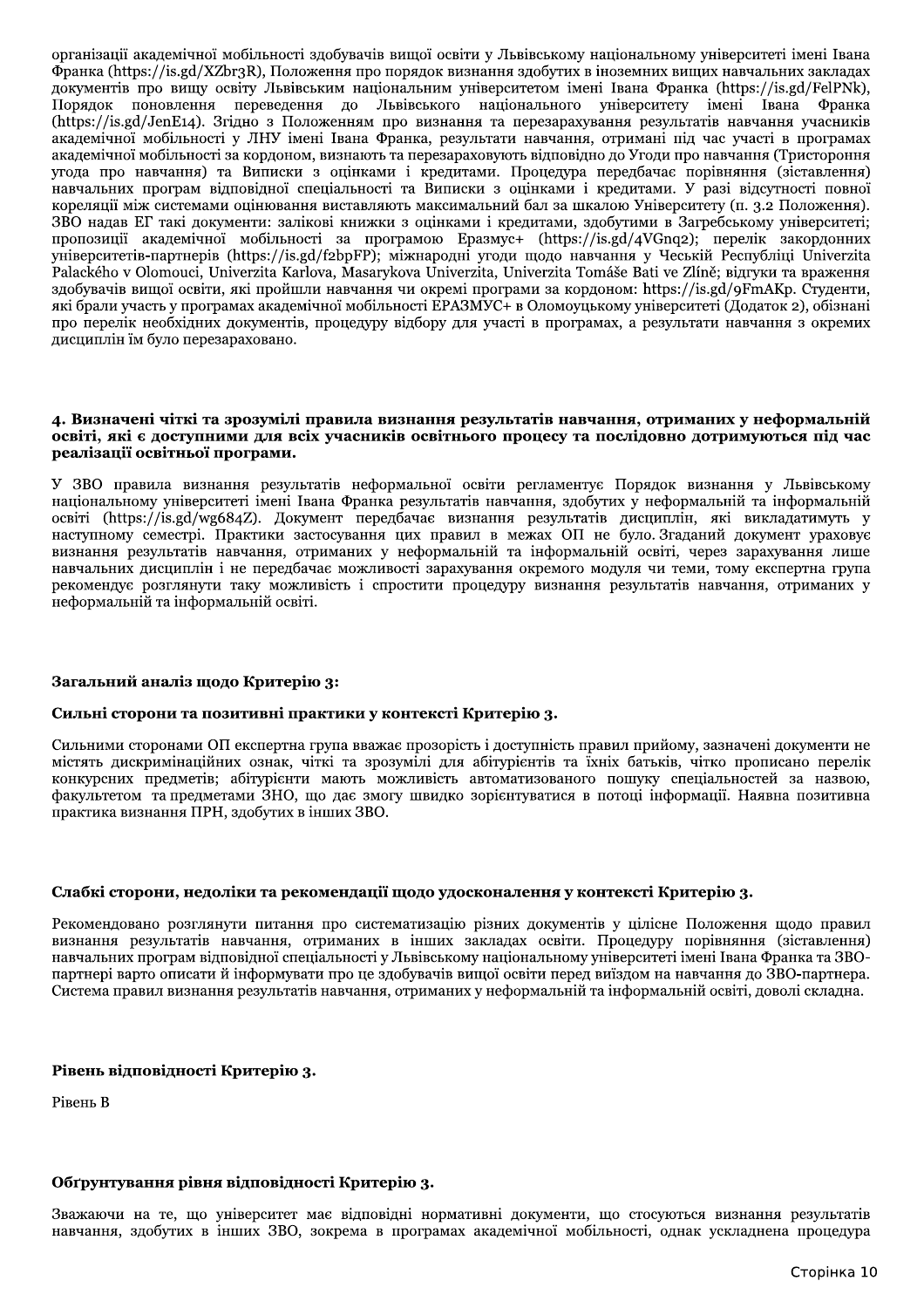визнання результатів навчання, отриманих у неформальній та інформальній освіті, експертна група оцінює критерій 3 як такий, що має рівень відповідності В.

## Критерій 4. Навчання і викладання за освітньою програмою:

#### 1. Форми та методи навчання і викладання сприяють досягненню заявлених у освітній програмі цілей та програмних результатів навчання, відповідають вимогам студентоцентрованого підходу та принципам академічної свободи.

Методи та форми навчання, які використовують викладачі на ОП «Чеська мова і література», загалом дають змогу ефективно досягти програмних результатів. Згідно з матрицею відповідності програмним результатам НПП використовують поєднання традиційних і новаторських методів навчання, зокрема: бесіду, розповідь, пояснення, дискусію, демонстрацію, вправи, кейс-метод, навчальні ігри, інформаційно-ілюстративний метод, метод проблемного викладу, спостереження, аналізу, частково-пошуковий і дослідницький методи. Під час бесіди з роботодавцями, які були одночасно й випускниками кафедри, установлено, що наголос зроблено на формах і методах навчання і викладання, що формують готовність до професійної діяльності: інтерактивні, проблемнопошукові, творчі, практичні, проєктні методи навчання та ін., за допомогою яких викладачі забезпечують формування в студентів вміння самостійно вчитися й оволодівати новими знаннями, працювати в команді, генерувати нові ідеї, використовувати знання на практиці в нестандартних умовах. Зокрема викладачі курсу «Психологія» застосовують такі методи, як брейнстормінг, обговорення в мінігрупах, кейс-метод, презентація, проєктний метод. Експертна група з'ясувала, що у зв'язку з карантинними заходами викладачі активно освоюють методики дистанційного навчання, використовуючи для цього Google Classroom, Skype, електронну пошту, хмарне cepeдовище Google (https://is.gd/5aoa6t) та інші платформи. Як свідчить опитування 2020 року, 92,9 відсотка здобувачів задоволені методами проведення практичних занять. Також студентоцентрований підхід реалізований у можливості вільно обирати теми курсових робіт або пропонувати власну тематику для досліджень, навчатися за індивідуальним графіком. Під час зустрічі здобувачі зазначили, що викладачі цікавляться їхньою думкою щодо методів викладання та вони завжди мають змогу усно висловити своє незадоволення, яке НПП враховують.

#### 2. Усім учасникам освітнього процесу своєчасно надається доступна і зрозуміла інформація щодо цілей, змісту та програмних результатів навчання, порядку та критеріїв оцінювання у межах окремих освітніх компонентів (у формі силабуса або в інший подібний спосіб).

На сайті випускової кафедри оприлюднено робочі програми та силабуси всіх освітніх компонентів ОП, які забезпечує кафедра (https://is.gd/F1YxXu). Здобувачі вищої освіти мають доступ до: графіка навчального процесу, розміщеного в навчальному плані (https://is.gd/XUTVyi), робочих програм навчальних дисциплін, силабусів, (https://is.gd/5Ank7q), розкладу занять (https://philology.lnu.edu.ua/students/schedule), загальних критеріїв оцінювання знань і вмінь студента (https://philology.lnu.edu.ua/course/kryterii), переліків питань чи завдань для самостійного вивчення, заліку чи іспиту, списку навчальних матеріалів до дисциплін тощо. Позитивною практикою ЗВО є створена електронна система обліку оцінювання студентів, що містить електронні відомості, персональні кабінети студентів, яку ЕГ було продемонстровано під час резервної зустрічі. Однак не всі викладачі її використовують. Під час акредитаційної експертизи студенти підтвердили, що НПП також застосовують традиційні методи інформування: на першому занятті з дисципліни викладачі додатково інформують про порядок і критерії оцінювання навчальних досягнень. ЕГ рекомендує проводити анкетування зі зрозумілості критеріїв та процесу оцінювання й ураховувати його результати в процесі написання силабусів, оскільки здобувачі під час бесіди не могли назвати критерії оцінювання своїх навчальних досягнень. Також в умовах дистанційного навчання варто розглянути можливість активніше використовувати систему електронного навчання http://e-learning.lnu.edu.ua, а не тільки платформи Google Classroom, Skype, електронну пошту та хмарне середовище Google, наповнивши профілі дисциплін відповідними матеріалами, що удоступнить їх для здобувачів вищої освіти.

### 3. Заклад вищої освіти забезпечує поєднання навчання і досліджень під час реалізації освітньої програми відповідно до рівня вищої освіти, спеціальності та цілей освітньої програми.

Поєднання навчання і досліджень під час реалізації ОП «Чеська мова і література» відбувається насамперед через написання курсових робіт із чеської мови та літератури. Високий рівень навчальних досягнень здобувачі ОП демонструють участю в міжнародних та всеукраїнських конкурсах (В. Дубінська - Міжнародний мовно-літературний конкурс учнівської та студентської молоді імені Тараса Шевченка, 2017 р. - 2 місце, 2018 р. - 3 місце; О. Нарбут -Всеукраїнський конкурс перекладачів серед студентів «Львів Європейський», 2019-2020 н. р.; Н. Дрозда -змогу долучитися до участі в щорічній Всеукраїнській науковій конференції молодих філологів «VIVAT ACADEMIA» (https://philology.lnu.edu.ua/students/conference), де апробовують результати власних досліджень. Під час спілкування зі здобувачами експертна група з'ясувала їхню низьку активність у науковій роботі. Окрім того, навчальні дисципліни, що формують у студентів основи наукових філологічних досліджень, уміщено до вибіркової частини ОПП, що узалежнює якісне поєднання науки і навчання від вибору.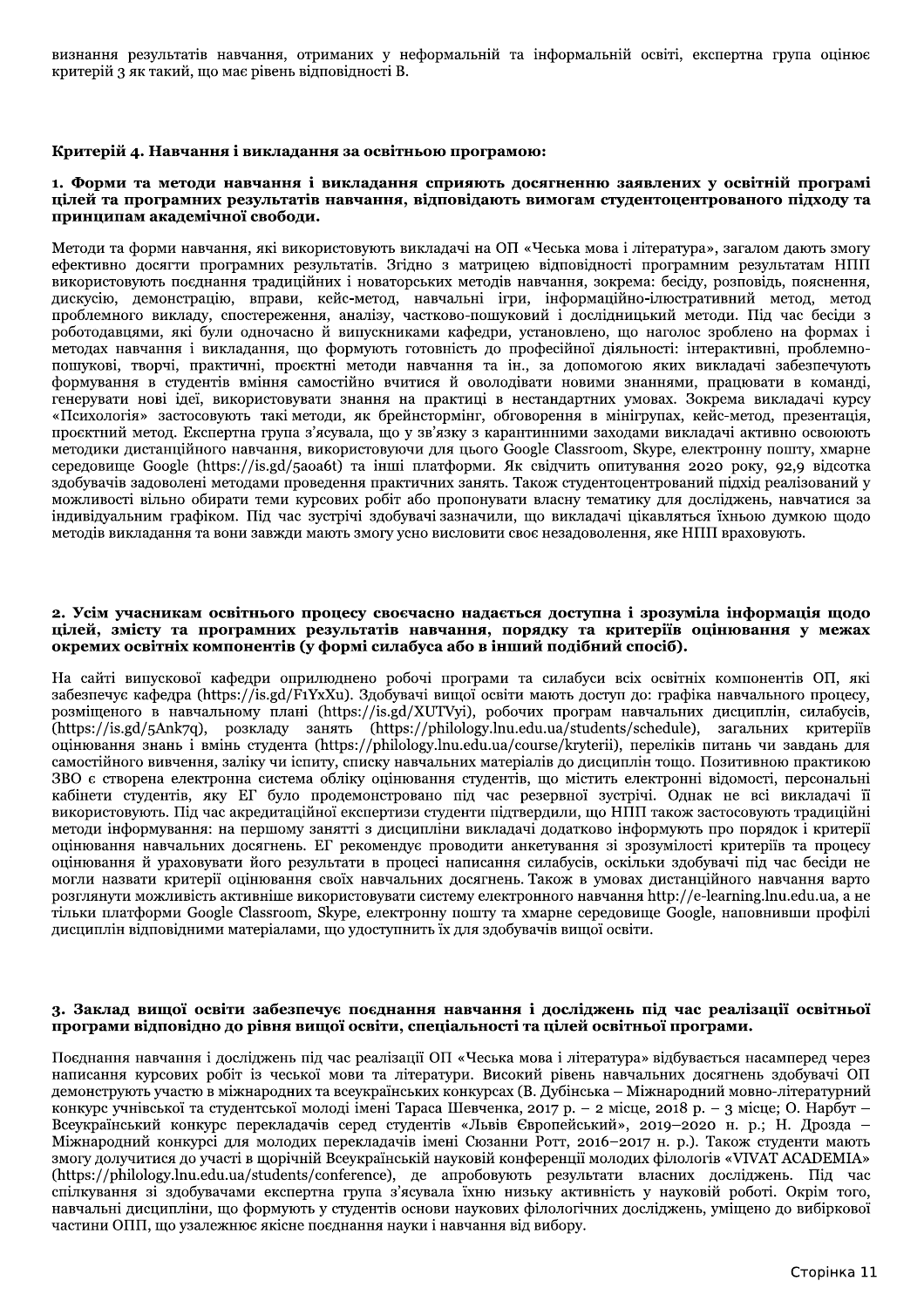## 4. Педагогічні, науково-педагогічні, наукові працівники (далі – викладачі) оновлюють зміст освіти на основі наукових досягнень і сучасних практик у відповідній галузі.

Згідно з наданими ЕГ документами (див. Додаток 7), викладачі мають значний досвід наукової роботи, що виявляється не тільки в наукових публікаціях, а й у співпраці із закордонними ЗВО. Досвід участі в багатьох наукових і практичних заходах слугує підґрунтям для впровадження його в освітній процес; на кафедрі наявна практика обговорювати пропозиції щодо оновлення змісту освіти (протокол засідання кафедри слов'янської філології імені проф. Іларіона Свєнціцького № 7 від 24.04.2018 р.). Однак ґрунтовний аналіз силабусів і робочих програм (https://is.gd/5Ank7q) засвідчує, що не всі дисципліни оновлюють вчасно. Наприклад, перелік рекомендованої літератури в силабусі «Порівняльної граматики слов'янських мов» (https://is.gd/L1CK38) містить здебільшого російськомовні радянські джерела, а в змісті «оновленої» програми педагогічної практики (https://is.gd/Ea3QE3) згадано про 2014-2015 н. р. Окрім того, чимало робочих програм навчальних дисциплін, якот, «Методика викладання української мови» (https://is.gd/pJPoxv), «Сучасна українська літературна мова» (https://is.gd/hpryNm), «Порівняльна граматика слов'янських мов» (https://is.gd/owT4O6) та ін., розроблено без урахування специфіки спеціалізації «Чеська мова і література» й розраховано на різні філологічні спеціалізації або й різні спеціальності – 035 «Філологія» та 014 «Середня освіта». Під час спілкування експертна група переконалася, що не всі викладачі регулярно оновлюють зміст навчальних дисциплін, а звертають увагу лише на формальні показники (кількість годин аудиторної та самостійної роботи, дати на титульному аркуші тощо).

#### 5. Навчання, викладання та наукові дослідження пов'язані з інтернаціоналізацією діяльності закладу вищої освіти.

Здобувачі та академічна спільнота ознайомлюються із сучасними досягненнями світової науки, оскільки є активними учасниками обміну між Львівським національним університетом імені Івана Франка та чеськими ЗВО, що відповідає Стратегії міжнародної діяльності (https://is.gd/hrlpf1) та Положенню про порядок реалізації міжнародних проектів, ґрантів і договорів у Львівському національному університеті імені Івана Франка (https://is.gd/KDoKOe). Укладені угоди університету з міжнародними партнерами (https://is.gd/f2bpFP) уможливлюють активну участь у конференціях, читання лекцій і підвищення кваліфікації в закордонних університетах. Експертній групі було надано документи, що підтверджують участь викладачів і студентів у програмах академічної мобільності (Еразмус+), чесько-українських обмінах із Університетом імені Т. Г. Масарика у м. Брно, Оломоуцьким університетом імені Ф. Палацького та Карловим університетом у м. Прага, а також договори про співпрацю із закордонними партнерами. Зокрема, доц. Осташ Л. Р. публікує статті в закордонних фахових часописах і виданнях («Namenkundliche Informationen» (Німеччина), «Acta onomastica» (Чеська Республіка), «Annales Universitatis Mariae Curie-Skłodowska, sectio FF – Philologiae» (Польща) та ін.), рецензує статті для закордонних наукових часописів «Acta onomastica», «Acta Universitatis Lodziensis Folia Linguistica»; доц. Лобур Н. В. – співавторка українсько-чеського проєкту, завдяки якому видано підручник «Чеська мова для українців» (Львів, 2011). Також варто відзначити, що науково-педагогічні працівники та здобувачі мають право доступу до міжнародних електронних наукометричних і реферативних баз даних Scopus, Web of Science.

## Загальний аналіз щодо Критерію 4:

#### Сильні сторони та позитивні практики у контексті Критерію 4.

Комплексне застосування визначених форм і методів навчання загалом уможливлює забезпечення ПРН, окреслених в ОП. Студентоцентрований підхід реалізовано в можливості навчатися за індивідуальним графіком, забезпечено правом вибору тематики наукових досліджень. Здобувачі мають доступ до актуальної інформації про освітній процес. Зміст освіти пов'язаний зі стратегію інтернаціоналізації та передбачає значне залучення НПП і студентів до досягнень світової науки, зокрема богемістики.

### Слабкі сторони, недоліки та рекомендації щодо удосконалення у контексті Критерію 4.

Неефективне використання внутрішньої системи електронного навчання http://e-learning.lnu.edu.ua та нерегулярне оновлення робочих програм із окремих навчальних дисциплін. Неврахування специфіки спеціалізації «Чеська мова та література» в робочих програмах і слабка залученість здобувачів до наукової діяльності. Експертна група рекомендує: - ефективніше використовувати в освітньому процесі систему електронного навчання http://elearning.lnu.edu.ua; - регулярно оновлювати зміст робочих програм з усіх навчальних дисциплін, ураховуючи найновіші досягнення й сучасні практики у відповідній галузі; - активніше впроваджувати дослідження в освітній процес, залучаючи студентів до участи в наукових гуртках, секціях, конкурсах наукових робіт, написання й опублікування статей і ввівши до обов'язкових компонентів ОП дисципліну, яка формуватиме навички наукових лослілжень та акалемічного письма.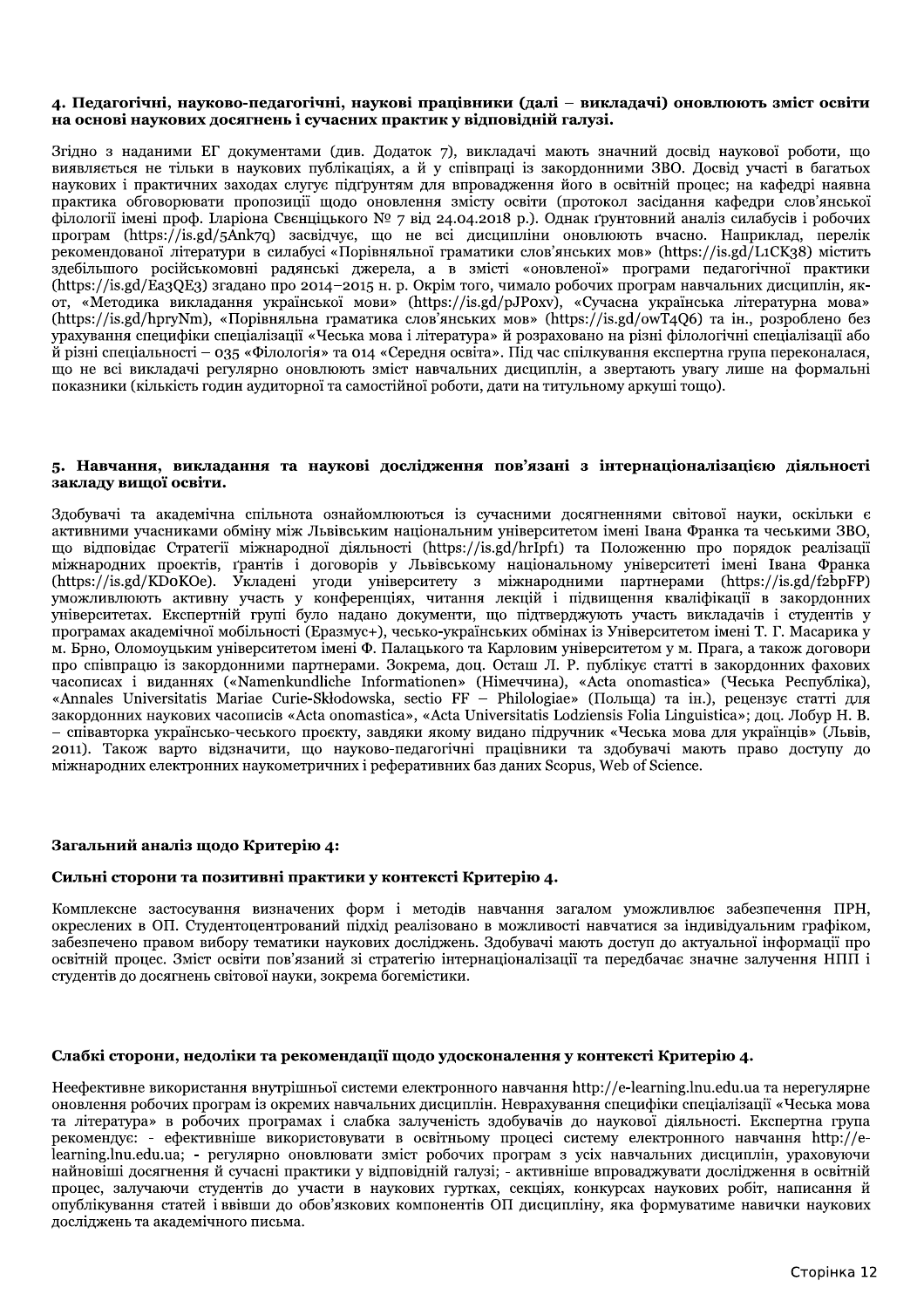## Рівень відповідності Критерію 4.

Рівень В

## Обґрунтування рівня відповідності Критерію 4.

Зважаючи на те, що навчання і викладання за освітньою програмою загалом відповідає вимогам критерію 4, однак викладачі неефективно використовують систему електронного навчання, нерегулярно оновлюють робочі програми з окремих диспиплін і не враховують специфіки спеціалізації, а здобувачі освіти слабко поєднують навчання і дослідження, експертна група оцінює критерій 4 як такий, що має рівень відповідності В.

# Критерій 5. Контрольні заходи, оцінювання здобувачів вищої освіти та академічна доброчесність:

#### 1. Форми контрольних заходів та критерії оцінювання здобувачів вищої освіти є чіткими, зрозумілими, дозволяють встановити досягнення здобувачем вищої освіти результатів навчання для окремого освітнього компоненту та/або освітньої програми в цілому, а також оприлюднюються зазлалегіль.

Контрольні заходи у Львівському університеті імені І. Франка відбуваються відповідно до Положення про організацію освітнього процесу у Львівському національному університеті імені Івана Франка (https://is.gd/2KDSLi), Положення про контроль та опінювання навчальних лосягнень злобувачів вишої освіти Львівського напіонального університету імені Івана Франка (https://is.gd/o9ZCqS) та Положення про екзаменаційну комісію у Львівському національному університеті імені Івана Франка (https://is.gd/LwPhPj). Відповідно до зазначених документів У ЗВО використовують кредитно-модульну систему навчання. Навчальні досягнення здобувачів вищої освіти оцінюють за системою ЄКТС та національною шкалою. Робочі програми та/або силабуси навчальних дисциплін доступні на сайті слов'янської **філології** імені професора Іларіона Свеншиького кафедри (https://philology.lnu.edu.ua/department/slovyanskoji-filolohiji), однак недоліком у їх структурно-змістовому наповненні вважаємо відсутність опису чітких критеріїв оцінювання здобувачів. У процесі підготовки звіту на сайті кафедри з'явився окремий документ «Критерії опінювання знань та вмінь студента» (https://philology.lnu.edu.ua/wp-content/uploads/2017/03/Kryterii-otsiniuvannia-1.pdf), проте він має загальний характер і не відображає особливостей проведення контрольних заходів та оцінювання здобувачів відповідно до особливостей кожної навчальної дисципліни. Зустріч зі здобувачами також дає підстави говорити, що студенти не ознайомлені з критеріями опінювання їхніх знань. Водночас злобувачі зазначили, що викладачі на перших заняттях ознайомлюють їх із планованими формами контролю. Шоло форм проміжного (молульного) контролю, то вони різноманітні (від контрольної роботи чи тестів до написання есеїв та участі в колоквіумах). Підсумковий контроль відбувається або у формі заліку, або переважно усного екзамену. На сайті оприлюднено переліки питань на державний іспит (https://is.gd/AuvOOU; https://is.gd/nA6MwO) та програми державних іспитів (https://is.gd/oS1Iz3; https://is.gd/mWsTl1). Розклад екзаменів оприлюднюють завчасно на сайті факультету, а також він доступний на персональній сторінці студента в системі е-деканат.

#### 2. Форми атестації здобувачів вищої освіти відповідають вимогам стандарту вищої освіти (за наявності).

Стандарт вищої освіти за спеціальністю 035 «Філологія» галузі знань 03 «Гуманітарні науки» для першого (бакалаврського) рівня вищої освіти, затверджений наказом МОН України №869 від 20.06.2019 р., передбачає атестацію здобувачів вищої освіти у формі атестаційного екзамену. ОП "Чеська мова і література" у цьому пункті увідповіднена стандарту.

### 3. Визначено чіткі і зрозумілі правила проведення контрольних заходів, що є доступними для усіх учасників освітнього процесу, забезпечують об'єктивність екзаменаторів, зокрема включають процедури запобігання та врегулювання конфлікту інтересів, визначають порядок оскарження результатів контрольних заходів і їх повторного проходження, та послідовно дотримуються під час реалізації освітньої програми.

У відомостях про самооцінювання вказано, що можливий конфлікт інтересів урегульовано Положенням про організацію освітнього процесу у Львівському національному університеті імені Івана Франка (https://is.gd/2KDSLi) та Положенням про екзаменаційну комісію (https://is.gd/LwPhPj). Проте ґрунтовний аналіз цих документів дає підставу зробити висновок про відсутність чіткого розробленого механізму дій у разі виникнення такого конфлікту. Окрім того, Положення про ЕК стосується тільки атестації (це можуть бути: державний екзамен з окремої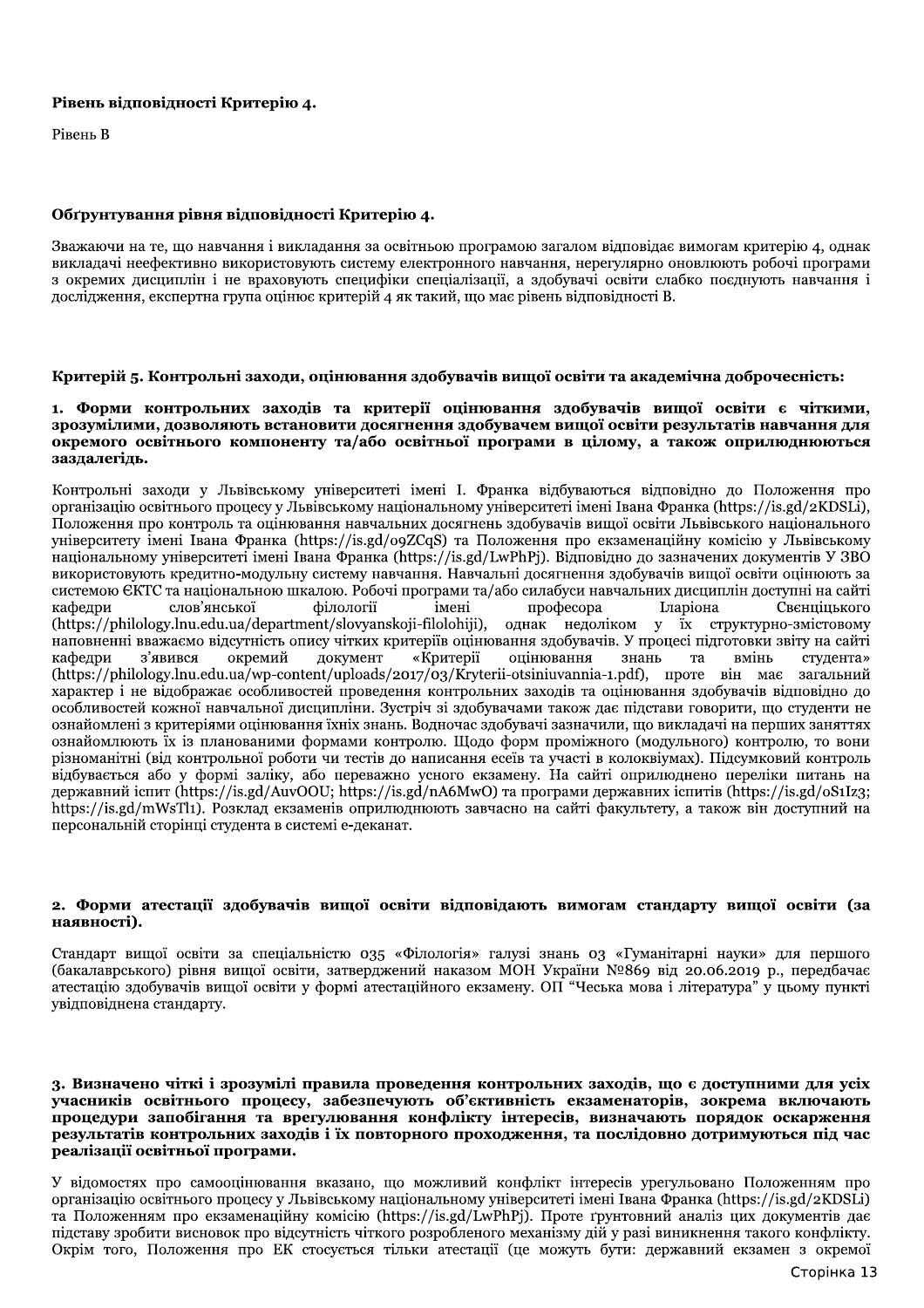дисципліни, комплексний державний екзамен зі спеціальності, захист кваліфікаційної (дипломної) роботи). В Університеті також діє постійна Комісія з питань етики та професійної діяльності ЛНУ ім. І.Франка, яка керується відповідним положенням (https://is.gd/BqEC6M). Не вдалося побачити й опису чіткої процедури повторного проходження контрольних заходів. Положення не дають чіткої відповіді й на питання про об'єктивність екзаменаторів. Зокрема, переважну більшість екзаменів на ОП здобувачі складають в усній формі й за умов відсутності чітких критеріїв оцінювання. Зустрічі зі здобувачами та студентським самоврядуванням засвідчили, що студентство не знає чіткого механізму своїх дій у випадку виникнення конфліктної ситуації, пов'язаної з конфліктом інтересів чи оскарженням результатів контрольних заходів. Водночас здобувачі, які навчаються на ОП, повсякчасно відзначали доброзичливе ставлення викладачів і наголошували на відсутності конфліктних ситуацій. Студентське самоврядування підтвердило, що академічна спільнота відкрита до їхніх потреб і проблем, які можуть виникнути.

#### 4. У закладі вищої освіти визначено чіткі та зрозумілі політика, стандарти і процедури дотримання академічної доброчесності, що послідовно дотримуються всіма учасниками освітнього процесу під час реалізації освітньої програми. Заклад вищої освіти популяризує академічну доброчесність (насамперед через імплементацію цієї політики у внутрішню культуру якості) та використовує відповідні технологічні рішення як інструменти протидії порушенням академічної доброчесності.

У Положенні про організацію освітнього процесу у Львівському національному університеті імені Івана Франка (https://is.gd/2KDSLi) академічну доброчесність визначено принципом освітньої діяльності. Внутрішнім базовим документом щодо протидії порушення академічної доброчесності є Положення про забезпечення академічної доброчесності у Львівському національному університеті імені Івана Франка (https://is.gd/22zdAX). У відомостях про самооцінювання йдеться про те, що «Університет поширює Кодекс академічної доброчесності Львівського національного університету імені Івана Франка», проте розміщений на сайті документ складається з однієї сторінки, не має жодної вихідної інформації про його затвердження (https://is.gd/S5D9aa). Під час бесід зі здобувачами та студентським самоврядуванням з'ясовано, що студенти не повністю розуміють поняття «академічна доброчесність». Не вдалося підтвердити той факт, що здобувачі підписують Декларацію про дотримання академічної доброчесності. Водночас варто відзначити високий рівень нетерпимості до проявів академічного плагіату серед НПП кафедри слов'янської філології імені професора Іларіона Свєнціцького. Під час зустрічі викладачі наголошували на тому, що перевіряють письмові, зокрема курсові, роботи студентів на плагіат за допомогою «підручних» засобів, а також періодично розповідають студентам про те, як дотримуватися принципів академічної доброчесності у своїх роботах. Це підтвердили здобувачі, відзначивши, що під час їхнього навчання періодично бувають випадки повернення робіт (як курсових, так і рефератів, есеїв) на доопрацювання у зв'язку з виявленням у них академічної недоброчесності.

# Загальний аналіз щодо Критерію 5:

## Сильні сторони та позитивні практики у контексті Критерію 5.

Різноманітність форм проміжного (модульного) контролю. Регулярна перевірка студентських робіт на плагіат.

## Слабкі сторони, недоліки та рекомендації щодо удосконалення у контексті Критерію 5.

Рекомендовано: розробити й оприлюднити чіткі критерії щодо оцінювання знань здобувачів та проведення контрольних заходів; розробити чіткі процедури щодо врегулювання ситуацій, пов'язаних з конфліктом інтересів, оскарженням результатів контрольних заходів і їх повторного проходження, та ознайомити з ними всіх учасників освітнього процесу; ужити заходів щодо популяризації принципів академічної доброчесності.

## Рівень відповідності Критерію 5.

Рівень В

## Обґрунтування рівня відповідності Критерію 5.

Контрольні заходи оцінювання здобувачів вищої освіти та принципи дотримання академічної доброчесності загалом відповідають критерію 5.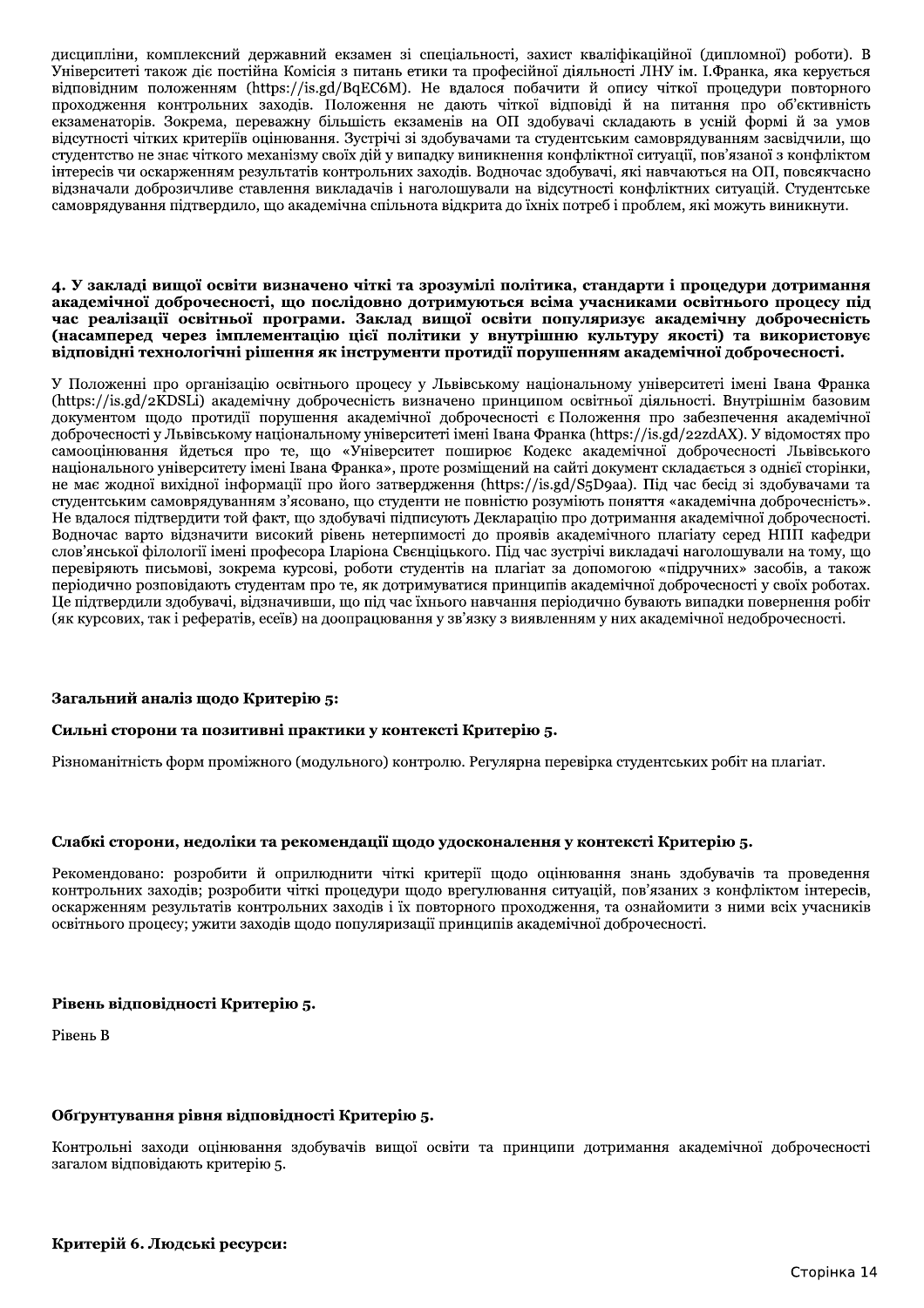#### 1. Академічна та/або професійна кваліфікація викладачів, задіяних до реалізації освітньої програми, забезпечує досягнення визначених відповідною програмою цілей та програмних результатів навчання.

Експертна група підтверджує, що академічна та професійна кваліфікація викладачів, задіяних до реалізації освітньої програми «Чеська мова і література», відповідає цілям і програмним результатам. Інформація, подана в таблиці 2 Відомостей про самооцінювання, достовірна й підтверджує можливість НПП фахово викладати відповідні дисципліни. Окрім того, НПП, які читають чеську мову та літературу (Лобур Н. В., Брилинська Н. Ю., Моторний О. А., Осташ Л. Р. та ін.), мають значні напрацювання в галузі богемістики, наукові публікації чеською та англійською мовами, досвід професійної діяльності, що засвідчують відповідні документи. Однак науково-педагогічним працівникам, які викладають "Історію української культури" та "Методику викладання української літератури", варто активізувати опублікування наукових статей і/або навчально-методичних посібників із відповідних дисциплін.

#### 2. Процедури конкурсного добору викладачів є прозорими і дозволяють забезпечити необхідний рівень їхнього професіоналізму для успішної реалізації освітньої програми.

Конкурсний добір викладачів регламентовано в Порядку проведення конкурсного відбору на заміщення вакантних посад науково-педагогічних працівників Львівського національного університету імені Івана Франка (https://is.gd/6pSMoC), який передбачає, що претенденти на посаду повинні провести показову лекцію, практичне, семінарське або лабораторне заняття, де продемонструвати свій професіоналізм. Інформація про оголошення конкурсу на заміщення вакантних посад доступна на сайті університету (https://is.gd/kLrBra). Під час зустрічі з експертною групою викладачі підтвердили, що зафіксовані процедури чітко і прозоро втілюються в інституційну практику, а термін дії контракту залежить винятково від наукового й навчально-методичного доробку та професіоналізму викладачів. Завідувачка кафедри засвідчила, що під час розподілу навчального навантаження бере до уваги законодавчі норми та зважає на наукові й навчально-методичні публікації, професійний досвід викладачів, що дасть змогу фахову читати відповідну дисципліну.

## 3. Заклад вищої освіти залучає роботодавців до організації та реалізації освітнього процесу.

Університет залучає роботодавців до освітнього процесу на ОП під час проведення практик. Кафедра слов'янської філології імені професора Іларіона Свєнціцького провела зустріч із представниками різних компаній і перекладацьких бюро, на якій ішлося про поглиблення співпраці між університетом і бізнесом (https://is.gd/hFoc9w). Під час спілкування з експертною групою представники роботодавців Карина Гончарова (ТОВ "Горизонти"), Маріанна Маляр (бюро перекладів "Поліглот"), Мар'яна Загоруйко (Міський палац культури імені Гната Хоткевича), Віталій Маркович (Генеральне консульство Чеської Республіки у Львові) підтвердили, що зустрічалися зі студентами та надавали пропозиції щодо поліпшення освітньої програми «Чеська мова і література», зокрема: збільшення занять на вивчення чеської мови, переклад юридичної, економічної та технічної документації, комунікація з носіями мови. У майбутньому університет планує потужніше використовувати потенціал роботодавців для освітньої та наукової діяльності, зокрема організувати перекладацьку практику на базі компаній із перекладу (протокол №6 від 05.02.2020 засідання кафедри слов'янської філології ім. проф. І. Свєнціцького). Уже після завершення акредитаційної експертизи відділ кар'єрного розвитку та співпраці з бізнесом ЛНУ ім. І. Франка започаткував проєкт «Роботодавець і криза: зміни і нові можливості для молоді», який передбачає залучення бізнесу до професійного розвитку молоді (https://work.lnu.edu.ua/elementor-1489/).

### 4. Заклад вищої освіти залучає до аудиторних занять професіоналів-практиків, експертів галузі, представників роботодавців.

Експертна група встановила, що на ОПП "Чеська мова і література" працюють професіонали-практики в галузі богемістики Осташ Л. Р., Брилинська Н. Ю., Лобур Н. В., Моторний О. А. Окрім того, викладачі рецензують збірники наукових праць в Україні та за кордоном, що підтверджує їхню експертність у галузі славістики загалом і богемістики зокрема. ЗВО залучає до авдиторних занять гостьових лекторів із Оломоуца, організовує зустрічі з письменниками, перекладачами науковцями, де здобувачі мають можливість поспілкуватися із зовнішніми професіоналами. Під час зустрічі з експертною групою В. Маркович підтвердив, що представники Генерального консульства Чеської Республіки у Львові читали студентам гостьові лекції про сучасний політичний контекст співпраці Чехії та України. Експертна група вважає, що для ефективного оволодіння чеською мовою до аудиторних занять обов'язково потрібно залучати її носіїв, що підтвердили як здобувачі освіти, так і роботодавці.

### 5. Заклад вищої освіти сприяє професійному розвитку викладачів через власні програми або у співпраці з іншими організаціями.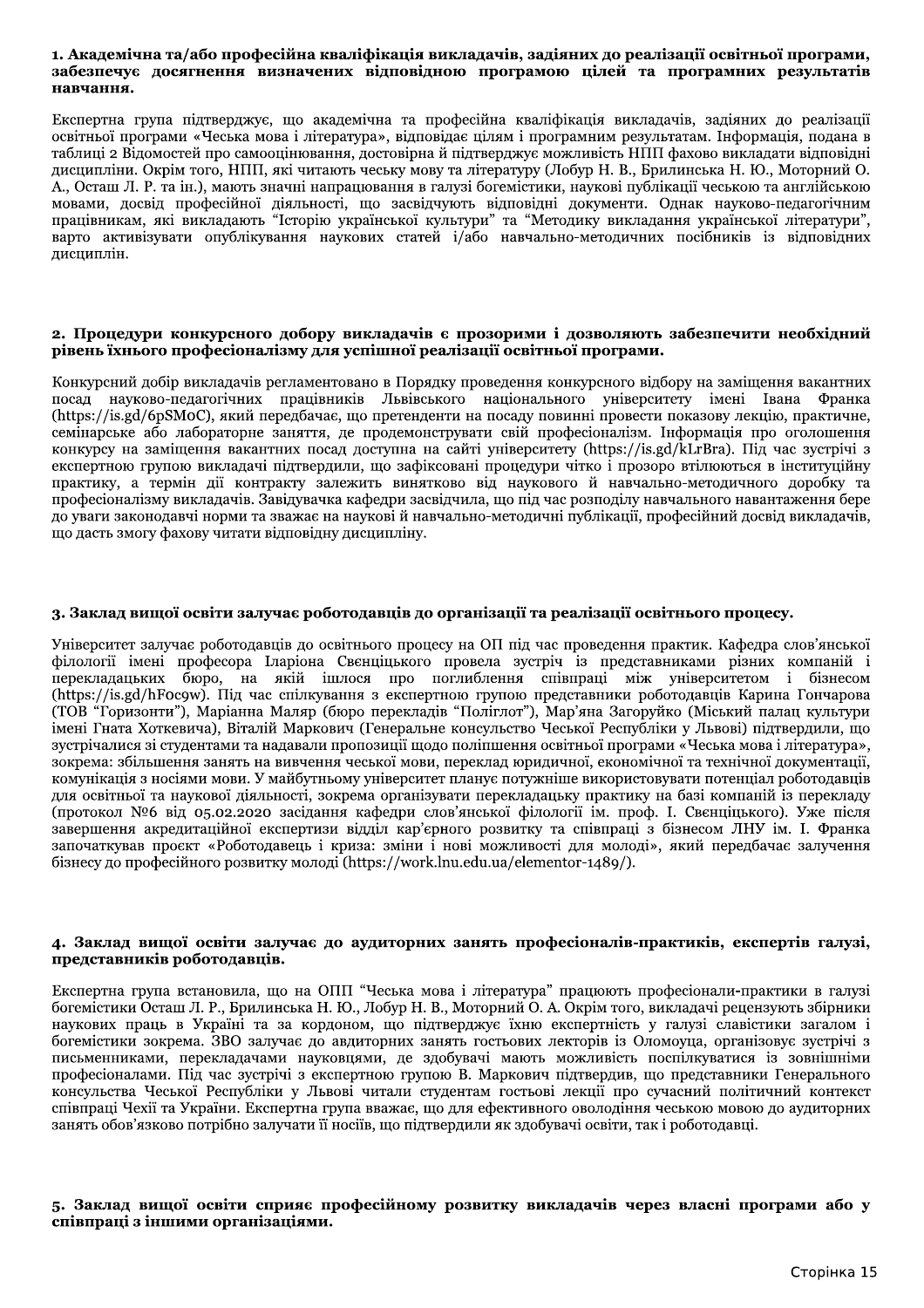Професійний розвиток викладачів регулює Положення про підвищення кваліфікації педагогічних та науковопедагогічних працівників у Львівському національному університеті імені Івана Франка (https://is.gd/LUwdwk). Документ ґрунтовно описує процедуру, види, форми, обсяг, періодичність та умови підвищення кваліфікації НПП. На базі Центру неперервної освіти та Лабораторії інформаційних технологій Інституту післядипломної освіти та доуніверситетської підготовки Львівського національного університету імені Івана Франка функціюють курси з вивчення іноземних мов (https://is.gd/zVODmz), які дають змогу вдосконалити власні знання для подальшого навчання за кордоном або самостійного виконання функційних обов'язків в іншомовному середовищі. Викладачі, які працюють на ОПП «Чеська мова і література», беруть участь у програмі академічної мобільності «Еразмус+». Експертна група отримала підтверджувальні документи, які засвідчують, що в Оломоуцькому університеті імені Ф. Палацького стажувалися Осташ Л. Р., Лобур Н. В.; в Університеті Масарика (Брно) – Ванчушович У. М., Брилинська Н. Ю.; в Університеті імені св. Климента Охридського – Лазор О. Я. Окрім того, Моторний О. А. й Осташ Л. Р. завершили курси чеської мови в Карловому університеті. Такі підвищення кваліфікації відповідають потребам і інтересам самих викладачів і спричиняють реальне поліпшення якості викладання славістичних дисциплін, зокрема чеської мови та літератури. Однак під час спілкування з експертною групою науково-педагогічні працівники зауважили, що закордонні стажування зазвичай відбуваються з їхньої ініціативи, а Відділ міжнародних зв'язків тільки бере участь в оформленні документів. Результати опитувань здобувачів освіти щодо професіоналізму НПП, які 2020 р. започаткував Центр моніторингу, засвідчують, що студенти загалом високо оцінюють професійні якості викладачів, зокрема їхня професійна компетентність повністю влаштовує 92,9% респондентів.

## 6. Заклад вищої освіти стимулює розвиток викладацької майстерності.

Стимулювання викладацької майстерності викладачів регламентовано в Положенні про преміювання працівників, аспірантів і студентів Університету за наукові здобутки (https://is.gd/2VqaGr), Положенні про мотиваційний фонд Львівського національного університету імені Івана Франка (https://is.gd/ECLzqE), Положенні про Відзнаку Львівського національного університету імені Івана Франка «Медаль Івана Франка» (https://is.gd/o4VpuR). Документи передбачають матеріальне заохочення за наукові здобутки (захист дисертації, публікацію монографії, статті в рецензованому журналі, отримання патентів). Під час акредитаційної експертизи викладачі підтвердили дієвість цих положень.

## Загальний аналіз щодо Критерію 6:

#### Сильні сторони та позитивні практики у контексті Критерію 6.

Фахові викладачі в галузі чеської мови та літератури. Чітка та дієва процедура конкурсного добору, матеріального заохочення та професійного розвитку науково-педагогічних працівників, що реально підвищує якість викладання.

## Слабкі сторони, недоліки та рекомендації щодо удосконалення у контексті Критерію 6.

Слабка залученість до освітнього процесу роботодавців, зовнішніх професіоналів, носіїв чеської мови. Незначне сприяння професійному розвитку викладачів із боку Відділу міжнародних зв'язків. Експертна група рекомендує: посилити співпрацю з роботодавцями й ефективніше залучати їх до освітнього процесу на ОПП; - залучати до аудиторних занять зовнішніх професіоналів, зокрема носіїв чеської мови.

## Рівень відповідності Критерію 6.

Рівень В

# Обґрунтування рівня відповідності Критерію 6.

Зважаючи на те, що на ОПП працюють фахівці в галузі чеської мови та літератури й інші кваліфіковані викладачі, в університеті діє чітка процедура конкурсного добору, матеріального заохочення та підвищення кваліфікації науково-педагогічних працівників, а також ураховуючи те, що до аудиторних занять майже не залучені зовнішні професіонали, зокрема носії чеської мови, експертна група оцінює критерій 6 як такий, що має рівень відповідности  $\overline{B}$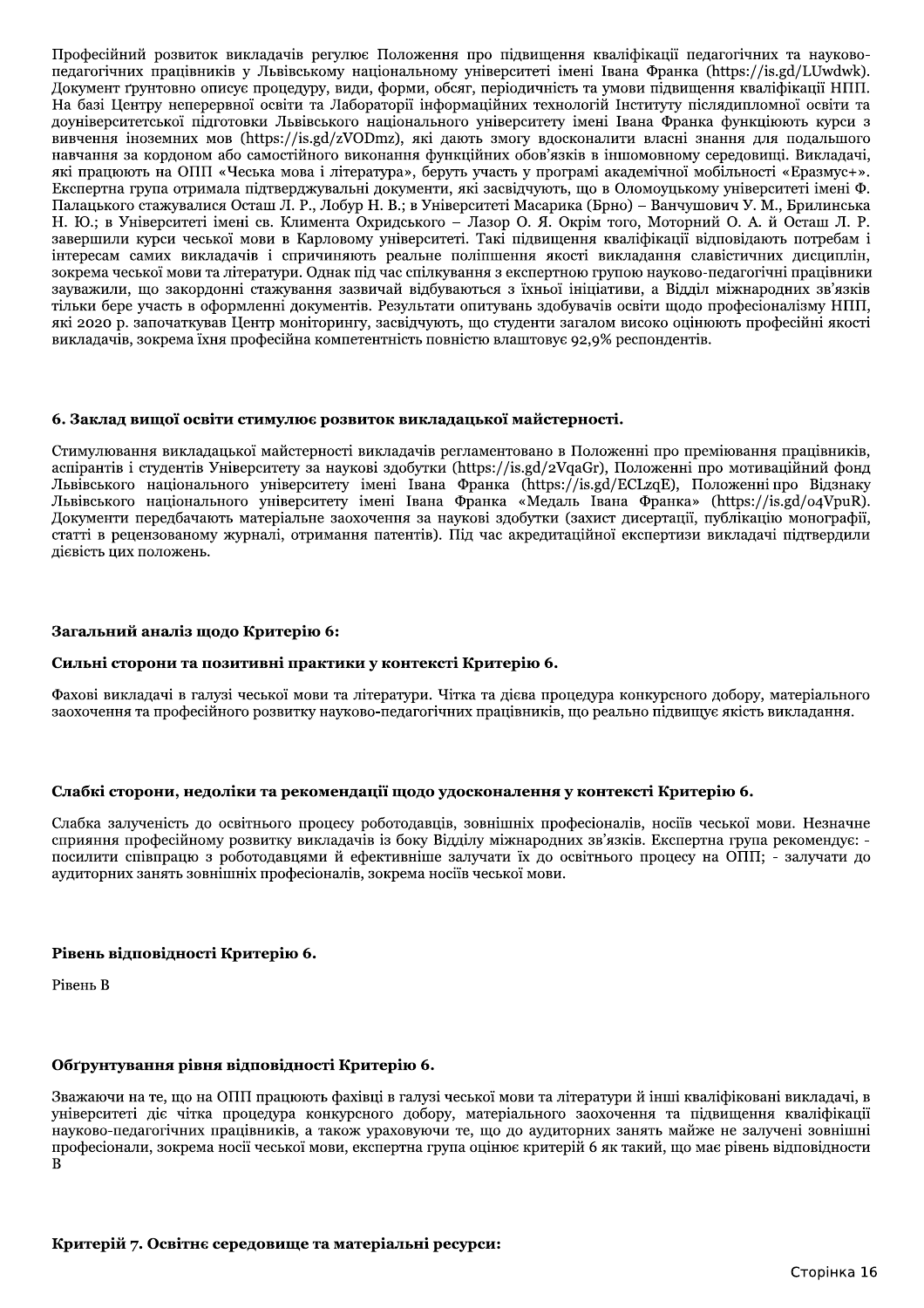## 1. Фінансові та матеріально-технічні ресурси (бібліотека, інша інфраструктура, обладнання тощо), а також навчально-методичне забезпечення освітньої програми забезпечують досягнення визначених освітньою програмою цілей та програмних результатів навчання.

Матеріально-технічні ресурси, використовувані для реалізації ОП, перебувають на належному рівні. На філологічному факультеті достатня кількість комп'ютерних аудиторій та аудиторій, обладнаних аудіо-візуальним забезпеченням, є лінгафонний кабінет. В Університеті функціює локальна мережа з доступом до інтернету (як стаціонарного, так і безкоштовно доступного через Wi-Fi мережу). Унікальною є Наукова бібліотека ЛНУ імені Івана Франка, яка має потужний бібліотечний фонд (https://lnulibrary.lviv.ua/): 3,5 мільйони книг 147 мовами та діалектами, зокрема й чеською. Велика кількість видань мають електронні версії. У бібліотеці функціює електронний каталог і віртуальний читальний зал. Варто зазначити про співпрацю зі Слов'янською бібліотекою у Празі, зокрема про налагоджений регулярний обмін виданнями зі славістики, які відображають реальний стан гуманітарного знання. На базі бібліотеки регулярно проводять наукові заходи, а також методичні семінари та тренінги. Окремо для забезпечення ОП створено бібліотеку на кафедрі слов'янської філології імені професора Іларіона Свенціцького. У головному корпусі розташовано Кабінет літератури української діаспори імені Петра Ґоя (https://is.gd/DjWcQZ), у якому зібрано унікальні видання, опубліковані в середовищі української діаспори в до-й повоєнний час, а також деякі архівні матеріали. На зустрічі з ЕГ здобувачі наголошували, що потрібно розширити бібліотечні фонди за рахунок літератури чеською мовою. Під час експертизи підтверджено, що освітній процес забезпечено робочими програмами (силабусами) навчальних дисциплін, програмами практик. В університеті функціює відповідна соціальна інфраструктура, яку коректно описано у відомостях про самооцінювання.

#### 2. Заклад вищої освіти забезпечує безоплатний доступ викладачів і здобувачів вищої освіти до відповідної інфраструктури та інформаційних ресурсів, необхідних для навчання, викладацької та/або наукової діяльності в межах освітньої програми.

Під час зустрічей зі студентами та викладачами з'ясовано, що заклад вищої освіти забезпечує безоплатний доступ до відповідної інфраструктури та інформаційних ресурсів, достатнім є рівень електронного обслуговування в Науковій бібліотеці. Усі учасники освітнього процесу мають доступ до наукометричних баз даних, зокрема Scopus та Web of Science. Працівники бібліотеки безкоштовно проводять для НПП та здобувачів індивідуальні консультування з особливостей роботи в цих базах. Також бібліотека надає інші безкоштовні сервісні послуги: добір УДК і літератури за темою дослідження, редагування бібліографічного списку.

#### 3. Освітнє середовище є безпечним для життя та здоров'я здобувачів вищої освіти, що навчаються за освітньою програмою, та дозволяє задовольнити їхні потреби та інтереси.

Для організації безпечного освітнього середовища серед студентів шорічно проводять інструктаж із техніки безпеки життєдіяльності, що фіксують у відповідних журналах. В університеті функціює Психологічна служба (https://is.gd/OwhZlx), діяльність якої передбачає проведення тренінгів різної спрямованості, особистих консультацій. Під час зустрічі з її представником вдалось установити, що в умовах карантину психологічна допомога учасникам освітнього процесу надається онлайн. У головному корпусі ЛНУ імені І. Франка створено Відкритий університетський простір, де студенти можуть проводити свій вільний час, влаштовувати різні заходи, зокрема кінопокази. Декан Святослав Пилипчук зазначив, що над створенням такого простору для своїх студентів працює і філологічний факультет. Також у ЗВО діють: Відділ охорони праці, Служба пожежної безпеки, Відділ з питань надзвичайних ситуацій, Студентський відділ, Сектор організації дозвілля та медобслуговування, Навчальноспортивний комплекс.

## 4. Заклад вищої освіти забезпечує освітню, організаційну, інформаційну, консультативну та соціальну підтримку здобувачів вищої освіти, що навчаються за освітньою програмою.

ЕГ підтверджує достовірність інформації, поданої у відомостях про самооцінювання. Додатково встановлено, що в університеті функціює система e-деканат (http://dekanat.lnu.edu.ua), за допомогою якої складають розклад занять, із яким студенти можуть ознайомитися з будь-якого ґаджету в точці доступу до інтернету. Індивідуальна взаємодія викладачів і студентів здійснюється через безпосереднє спілкування, а також за допомогою соціальних мереж та електронної пошти. Інформування студентів щодо освітніх та позаосвітніх питань відбувається на сайті ЗВО та факультету в категорії «Події». Велику підтримку для здобувачів ОП надають Студентський уряд і Студентський профком. Матеріальне заохочення отримують переможці олімпіад і наукових конкурсів загальнодержавного рівня. В університеті функціює Відділ кар'єрного розвитку та співпраці з бізнесом (https://work.lnu.edu.ua/), який надає інформацію студентам і випускникам університету про вакантні місця роботи, організовує та проводить заходи, пов'язані зі сприянням працевлаштуванню студентів та випускників («дні кар'єри», круглі столи, конференції, ярмарки вакансій тощо).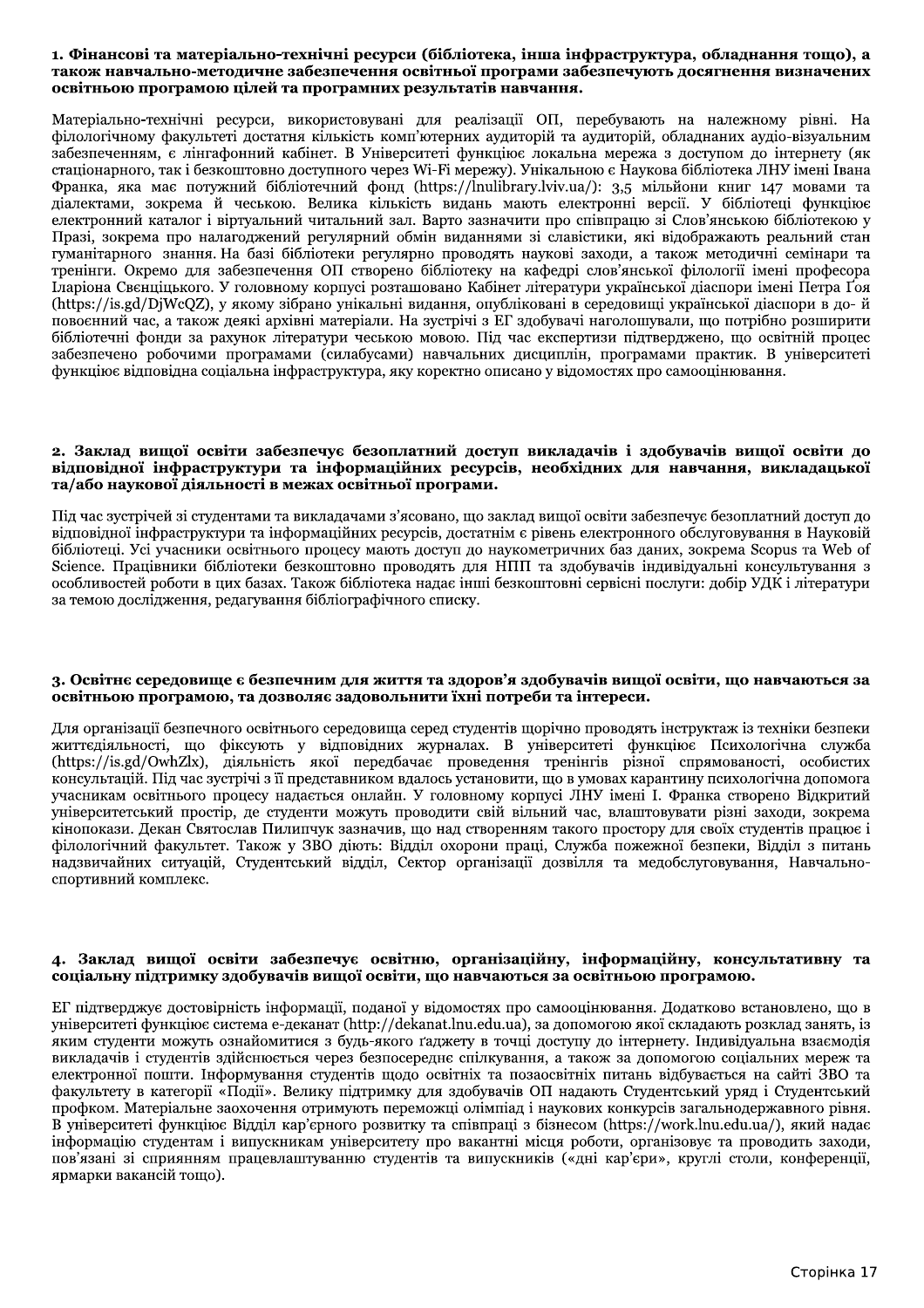### 5. Заклад вищої освіти створює достатні умови для реалізації права на освіту особами з особливими освітніми потребами, що навчаються за освітньою програмою.

Корпус університету, у якому відбувається освітній процес за ОП, обладнано пандусом, мобільним сходовим підйомником та окремим ліфтом для людей з особливими потребами. Забезпечення освіти осіб з особливими потребами координує Ресурсний центр з інклюзивної освіти (https://centres.lnu.edu.ua/inclusive-education/). У Hayковій бібліотеці є книги шрифтом Брайля (https://is.gd/Sq8uSP), а також працівник, який забезпечує обслуговування осіб з порушенням зору. З-поміж здобувачів акредитовуваної ОП немає осіб з особливими освітніми потребами.

## 6. Існує чітка і зрозуміла політика і процедури вирішення конфліктних ситуацій (зокрема пов'язаних з сексуальними домаганнями, дискримінацією та/або корупцією тощо), яка є доступною для усіх учасників освітнього процесу та послідовно дотримується під час реалізації освітньої програми.

Право осіб, які навчаються в ЛНУ імені Івана Франка, на захист від будь-яких форм експлуатації, фізичного та психічного насильства передбачено пунктом 10.19.23 Статуту ЗВО (https://is.gd/dCi21A) та Правилами внутрішнього розпорядку Львівського національного університету імені Івана Франка (https://is.gd/fYyMCp). В Університеті діє постійна Комісія з питань етики та професійної діяльності ЛНУ ім. І.Франка, яка керується відповідним Положенням (https://is.gd/BqEC6M). Для запобігання корупції в університеті призначено уповноважену особу з цих питань. Також про корупційні правопорушення та зловживання з боку працівників університету можна повідомити на гарячу лінію. Під час спілкування зі здобувачами вищої освіти та студентським самоврядування з'ясовано, що вони не поінформовані про те, як мають діяти в разі виникнення конфліктної ситуації.

## Загальний аналіз щодо Критерію 7:

## Сильні сторони та позитивні практики у контексті Критерію 7.

Важливою і потрібною є робота Психологічної служби, діяльність якої передбачає проведення тренінгів і консультацій. Позитивно оцінюємо використання системи е-деканату, яка забезпечує освітню та організаційну підтримку здобувачів вищої освіти. Варто відзначити наявність спеціального обладнання для людей з особливими фізичними потребами.

## Слабкі сторони, недоліки та рекомендації щодо удосконалення у контексті Критерію 7.

Рекомендовано розробити чіткий механізм дій учасників конфлікту для кожної конкретної ситуації, а також чіткі та зрозумілі для всіх учасників освітнього процесу процедури щодо розгляду повідомлень про сексуальні домагання, дискримінацію та корупцію, якими в ухваленні рішень зможе керуватися Комісія з питань етики та професійної діяльності.

# Рівень відповідності Критерію 7.

Рівень В

# Обґрунтування рівня відповідності Критерію 7.

Освітнє середовище та матеріальні ресурси ЛНУ імені Івана Франка загалом відповідають сучасним вимогам. Наявні окремі недоліки, але вони не істотні для повноцінного функціювання ОП.

## Критерій 8. Внутрішнє забезпечення якості освітньої програми:

## 1. Заклад вищої освіти послідовно дотримується визначених ним процедур розроблення, затвердження, моніторингу та періодичного перегляду освітньої програми.

В університеті розроблено Положення про систему внутрішнього забезпечення якості освіти у Львівському національному університеті імені Івана Франка (https://is.gd/wVJUYT), що регулює права та обов'язки структурних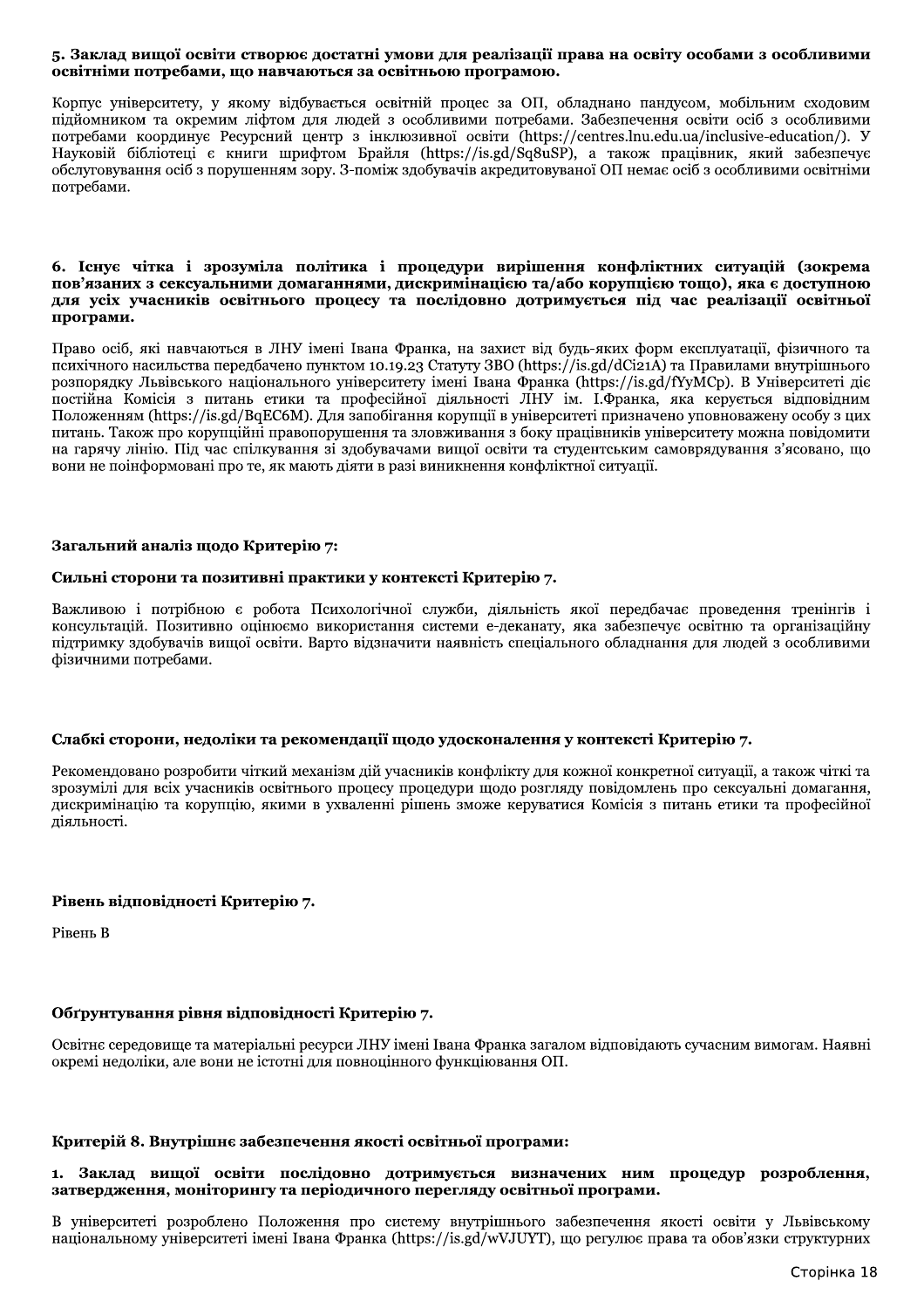підрозділів ЗВО, зокрема, пункт 3.9 містить індикатори та заходи поточного моніторингу і періодичного перегляду програм і передоачає щорічний перегляд змісту навчальних планів, технологій навчання та оцінювання, з урахуванням змін ринку праці, вимог роботодавців, випускників та студентів. В університеті створено відповіднии підрозділ — Центр заоезпечення якості освіти. Під час акреди підрозділів ЗВО, зокрема, пункт 3.9 містить індикатори та заходи поточного моніторингу і періодичного перегляду<br>програм і передбачає щорічний перегляд змісту навчальних планів, технологій навчання та оцінювання, з<br>урахува ичних рекомендаціи щодо розроолення, затвердження, моніторингу, перегляду та закриття освітніх програм у Львівському національному університеті імені Івана Франка (https://is.gd/3OndRY). 2019 р. за результатами останнього перегляду (протокол засідання кафедри слов янської філології ім. проф. 1. Свенціцького від 27.06.2019 ь індикатори та заходи поточного моніторингу і періодичного<br>д змісту навчальних планів, технологій навчання та оцін<br>тодавців, випускників та студентів. В університеті створено ві<br>віти. Під час акредитаційної експертизи ун №13) ОП було увідповіднено Стандарту вищої освіти, а також за рекомендаціями роботодавців до , пункт 3.9 містить індикатори та заходи поточного<br>порічний перегляд змісту навчальних планів, те<br>праці, вимог роботодавців, випускників та студент<br>печення якості освіти. Під час акредитаційної ек<br>й щодо розроблення, затв підрозділів ЗВО, зокрема, пункт 3.9 містить індикатори та заходи поточного моніторингу і періодичного перегляду<br>програм і передбачає щорічний перегляд змісту навчальних планів, технологій навчання та оціновання, з<br>урахува готовки введено навчальну дисципліну «Українська мова (за професійним спрямуванням)», а до циклу т 3.9 містить індикатори та заходи поточного моніторингу і періодичного пе<br/>ий перегляд змісту навчальних планів, технологій навчання та оцінов вим<br/>т оботодавців, виту канчальних планів, технологій навчання та оці професіиних дисциплін — «Історію основної слов янської мови (чеської)» (див. Додаток 6 до звіту експертів) редбачає щорічний перегляд змісту навчальних планів, технологій навчили ринку праці, вимог роботодавців, випускників та студентів. В університе<br>тетр забезпечення якості освіти. Під час акредитаційної експертизи університ<br>

### 2. Здобувачі вищої освіти безпосередньо та через органи студентського самоврядування залучені до процесу періодичного перегляду освітньої програми та інших процедур забезпечення її якості як партнери. Позиція здобувачів вищої освіти береться до уваги під час перегляду освітньої програми.

здооувачі вищої освіти залучалися до перегляду освітньої програми через розширене опитування. Крім того, під час проресиних дисципин – «сторио ос проресиних дисципин – «сторио ос процесу періодичного перегляд<br>
процесу періодичного перегляд<br>
партнери. Позиція здобувачів ви<br>
Здобувачі вищої освіти залучалися до<br>
зустрічі студенти зазн основного слов анськог мови (чеськог) / (днь. додаток о до звну скенернь)<br> **осередньо та через органи студентського самоврядування залучені**<br>
ду освітньої програми та інших процедур забезпечення її якості<br>
ищої освіти бе зустрічі студенти зазначили, що в процесі позааудиторного спілкування викладачі наичастіше запитували, які дисципліни вони хотіли о прослухати, а після завершення певного курсу цікавилися іхньою думкою про тематику .. Здобувачі вищої освіти безпосередньо та через органи студентського самоврядування залу<br>процесу періодичного перегляду освітньої програми та інших процедур забезпечення її як<br>артиери. Позиція здобувачів вищої освіти бер лекціиних і практичних занять, про компетентність викладачів, проте опитування виоіркові та не враховують думки всіх здооувачів. Представники органів студентського самоврядування зазначили, що вони залучені до перегляду ОП шляхом ооговорення на засіданнях вченої ради факультету та університету. Варто активніше інформувати студентів ного перегляду освітньої програми<br>и здобувачів вищої освітньої програми<br>и здобувачів вищої освіти береться до<br>ти залучалися до перегляду освітньої прог<br>значили, що в процесі позааудиторного<br>гіли б прослухати, а після заве про можливості впливати на внесення змін до OII, розробити опитування, які о охоплювати всю аудиторію здобувачів, використовувати електронну форму опитувань замість паперової. "<br>"Здобувачі вищої освіти зазначили, що в процесі позааудиторного спілкування викладачі найчастіше запитували, які<br>"дисципліни вони хотіли б прослухати, а після завершення певного курсу цікавилися їхньою думкою про темати

авці залучаються до перегляду OII як під час розширеного засідання кафедри (nttps://is.gd/nF0c9w), так і проведення тренінгів і дискусіи, наприклад, тренінгу Працевлаштування студентів. Груднощі та виклики , 3. Роботодавці безпосередньо та/або через свої об'єднання залучені до процесу періодичного<br>перегляду освітньої програми та інших процедур забезпечення її якості як партнери.<br>Роботодавці залучаются до перегляду ОП як під авцями та випускниками відоулося на засіданні кафедр 3. Роботодавці безпосередньо та/або через свої об'єднання залучені до процесу періодичного<br>перегляду освітньої програми та інших процедур забезпечення її якості як партнери.<br>Роботодавці залучаються до перегляду ОП як під 05.02.2020). Кафедра має постійних роботодавців, це, зокрема, предс 3. Роботодавці безпосередньо та/або через свої об'єднання залучені до процесу періодичного перегляду освітньої програми та інших процедур забезпечення її якості як партнери.<br>
Роботодавці залучаються до перегляду ОП як пі павлина), 10В поризонти (Карина Гончарова), Міського палацу культури імені Іната Хоткевича (Мар'яна) загоруико), оюро переклади гения и Дирациевного засідання кафедри і Грацій (https://is.gd/hFocor искусій, наприклад, тренінгу "Працевлаштування студентів. Трудноші та в и компанії "Нестле Бізнес Сервіс Львів" (https://is.gd/g8SJuu). Останне обговор Роботодавці залучаються до перегляду ОП як під час розширеного засідання кафедри (https://is.gd/hFocgw), так і проведення тренінгів і дискусій, наприклад, тренінгі ріддень<br/>ланни студенті приклад, тренінгі і дискусій, Саврук), компанії перекладу MARINTER (Мар'яна Філь), Львівського національного літературно-меморіального музею Івана Франка (Соломія Вівчар) та ін. Роботодавці також залучені до інших процедур внутрішнього заоезпечення якості як партнери. Зокрема, зв'язок із ними підтримує відді. працедавцями та випускниками відбулося на засіданні кафедри слов'янської філології ім. проф. І. Свенціцького<br>(протокол №6 від о5.02.2020). Кафедра має постійних роботодавців, це, зокрема, представиних Генерального<br>Консуль бізнесом ЛНУ, який, окрім офіційної сторінки на сайті ЗВО, має ще й персональну сторінку в соцмережах (nttps://is.gd/mCLrJm). На загальноуніверситетському рівні налагоджена рооота з отримання зворотного зв язку від роботодавців через опитування (https://work.inu.edu.ua/opytuvannia-robotodavtsiv/). З аналізом анкет можна ознайомитися за покликанням https://work.lnu.edu.ua/information/

## 4. Існує практика збирання, аналізу та врахування інформації щодо кар'єрного шляху випускників освітньої програми.

випускники ОП під час зустрічі зазначили, що кафедра підтримує з ними зворотній звязок, залучаючи до різноманітних заходів та подіи, зокрема: конференціи, відк иння **інформації щодо кар'єрного ш.**<br>Федра підтримує з ними зворотній зв'я<br>цій, відкритих лекції, під час візитів су<br>ь за діяльністю кафедри в соціальних<br>булося на засіданні кафедри слов'янської ф<br>ічний факультет, на яком 4. Існує практика абирання, аналізу та врахування інформації щодо кар'єрного шляху випускників<br>
освітньої програми.<br>
Випускники ОП під час зустрічі зазначили, що кафедра підтримує з ними зворотній зв'язок, залучаючи до<br> ипускники, своєю чергою, стежать за діяльністю кафедри в соціальних мережах. Останнє ооговорення ОП з працедавцями та випускниками відоулося на засіданні кафедр 4. Існує практика абирання, аналізу та врахування інформації щодо кар'єрного шляху випускників освітньої програми.<br>
Випускники ОП під час зустрічі зазначили, що кафедра підтримує з ними зворотній зв'язок, залучаючи до рі 4. Існує практика збирання, аналізу та врахування інформації щодо кар'єрного шляху випускників освітньої програми.<br>
Випускники OII під час зустрічі зазначили, що кафедра підтримує з ними зворотній зв'язок, залучаючи до р своїх відомих випускників (https://philology.lnu.edu.ua/about/alumni). На загальноуніверситетському рівні кар'єрним шляхом випускників опікується Громадська організація "Асоціація випускників ЛНУ ім. Івана Франка"<br>(https://alumni.lnu.edu.ua/). Існує практика збирання інформації про випускників, зокерма і їхнього Випускники ОП під час зустрічі зазначили, що кафедра підтримує з ними зворотній зв'язок, залучаючи до<br>різноманітних заходів та подій, зокрема: конференцій, відкритих лекції, під час візитів сучасних українських<br>письменник "Відомі омі випускники розповідає про наиталановитших, наиуспшніших і наивідоміших випускників вишу (https://graduates.inu.edu.ua/). Відділ розвитку кар єри та співпраці з оізнесом спільно з Центром моніторингу ЛНУ розробили анкету для випускників  $\overline{h}$ (https://philology.lnu.edu.ua/news/anketa-dlia-vypusknykiv).

5. Система забезпечення якості закладу вищої освіти забезпечує вчасне реагування на виявлені недоліки в освітній програмі та/або освітній діяльності з реалізації освітньої програми.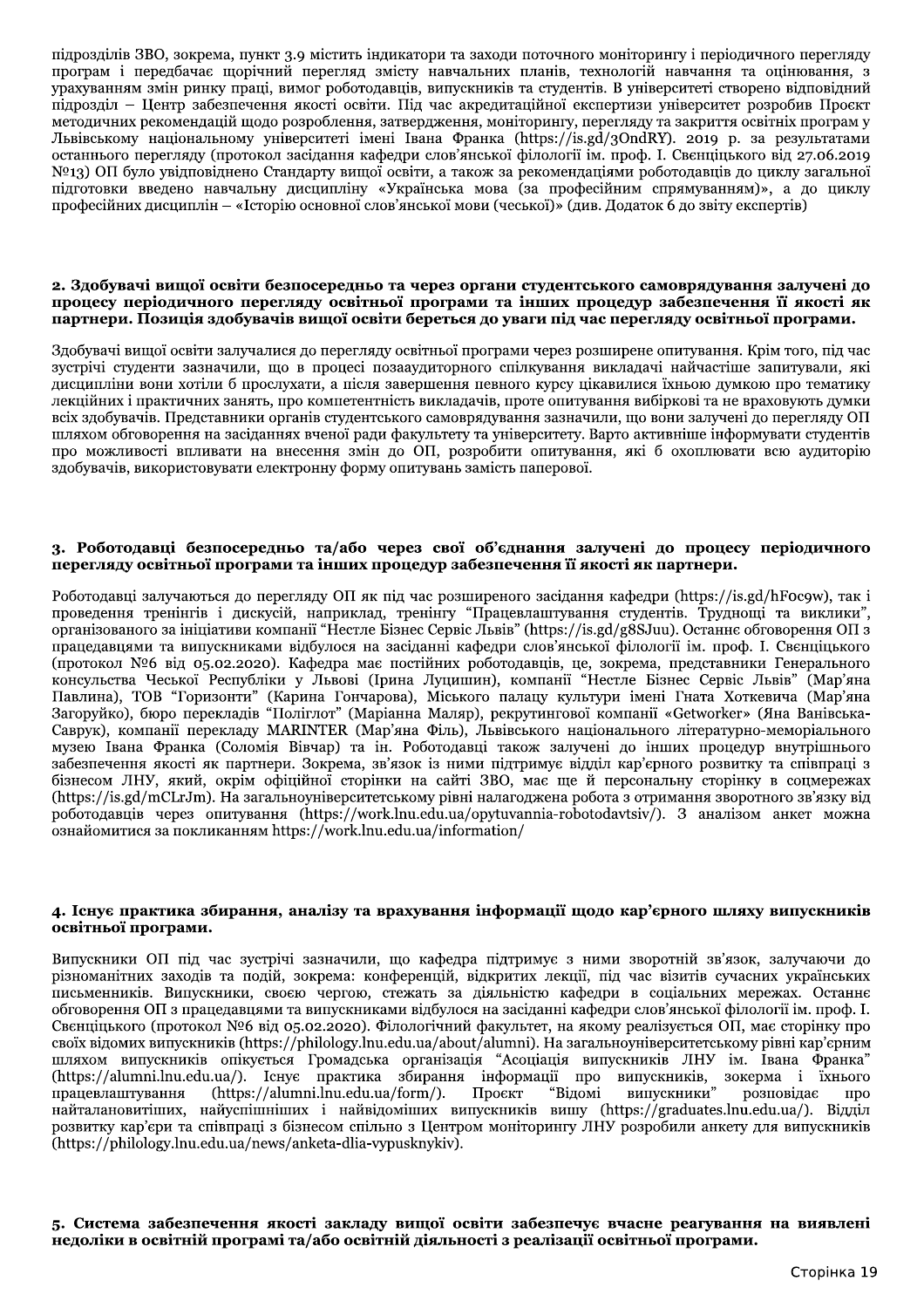Політику університету щодо забезпечення якості освітньої діяльності та вищої освіти регулює Положення про систему внутрішнього забезпечення якості освіти у Львівському національному університеті імені Івана Франка (https://is.gd/wVJUYT), затверджене 2019 року. Проте механізм реагування та усунення недоліків у документі не розкрито. У ЗВО створений відповідний підрозділ - Центр забезпечення якості, на сторінці якого розміщено заходи, спрямовані на забезпечення підвищення внутрішнього забезпечення якості освіти Львівського національного університету імені Івана Франка на 2019/2020 навчальний рік (https://is.gd/cFcmA5). На запит ЕГ було надано результати опитувань студентів. Структура анкети передбачає блоки питань щодо змісту й забезпечення ОП, професіоналізму викладачів, проведення практики, а також розгорнуті відповіді. Це дає підстави вважати, що зміст опитування дає змогу реагувати на виявлені недоліки в ОП.

#### 6. Результати зовнішнього забезпечення якості вищої освіти (зокрема, зауваження та пропозиції, сформульовані під час попередніх акредитацій), беруться до уваги під час перегляду освітньої програми.

Акредитація цієї ОП за першим (бакалаврським) рівнем вищої освіти відбувається вперше. У звіті-самоаналізі зазначено про врахування побажань після акредитації за спеціальністю 8.02030302 «Мова і література (чеська)», що підтверджує прагнення ЗВО брати до уваги результати зовнішнього забезпечення якості вишої освіти. Експертна група ознайомилася із зауваженнями та пропозиціями, що мають інституційний характер, висловленими під час акредитацій інших ОП, і встановила, що ЗВО бере їх до уваги, зокрема, розроблено Проєкт методичних рекомендацій щодо розроблення, затвердження, моніторингу, перегляду та закриття освітніх програм у Львівському національному університеті імені Івана Франка (https://is.gd/3OndRY).

## 7. В академічній спільноті закладу вищої освіти сформована культура якості, яка сприяє постійному розвитку освітньої програми та освітньої діяльності за цією програмою.

Засади системи внутрішнього забезпечення якості вищої освіти визначено в Положенні про систему внутрішнього забезпечення якості освіти у Львівському національному університеті імені Івана Франка. У документі розроблено спільні для всієї академічної спільноти концептуальні засади розуміння якості освіти в університеті, визначено базові поняття, що стосуються цієї сфери нормативного регулювання, та прописано концепцію розвитку університету в контексті культури якості освіти, що відбувається на трьох рівнях - кафедральному, факультетському та загальноуніверситетському. Крім того, у ЗВО функціює Центр забезпечення якості освіти, серед основних завдань якого - розроблення та впровадження заходів щодо підвищення якості освітньої діяльності, забезпечення її відповідності сучасному рівню розвитку освіти, науки, потребам ринку, вимогам законодавства, а Центр моніторингу допомагає кафедрам проводити опитування здобувачів і викладачів. Однак студенти мало обізнані з поняттям академічної доброчесності. Варто поширювати серед здобувачів інформацію про культуру якості через відкриті зустрічі, онлайн платформи, вивчення окремих дисциплін тощо.

## Загальний аналіз щодо Критерію 8:

## Сильні сторони та позитивні практики у контексті Критерію 8.

Сильними сторонами та позитивними практиками щодо Критерію 8 уважаємо залучення роботодавців до участі в засіданнях кафедри, наявність змістовної форми опитування здобувачів щодо якості ОП та врахування пропозицій зовнішнього забезпечення якості.

## Слабкі сторони, недоліки та рекомендації щодо удосконалення у контексті Критерію 8.

Здобувачі ОП мало обізнані з поняттям академічної доброчесності. Варто активніше інформувати їх про культуру якості через відкриті зустрічі, онлайн платформи вивчення окремих дисциплін, а також удосконалити форми і методи збирання інформації щодо кар'єрного шляху та траєкторії працевлаштування випускників ОП.

## Рівень відповідності Критерію 8.

Рівень В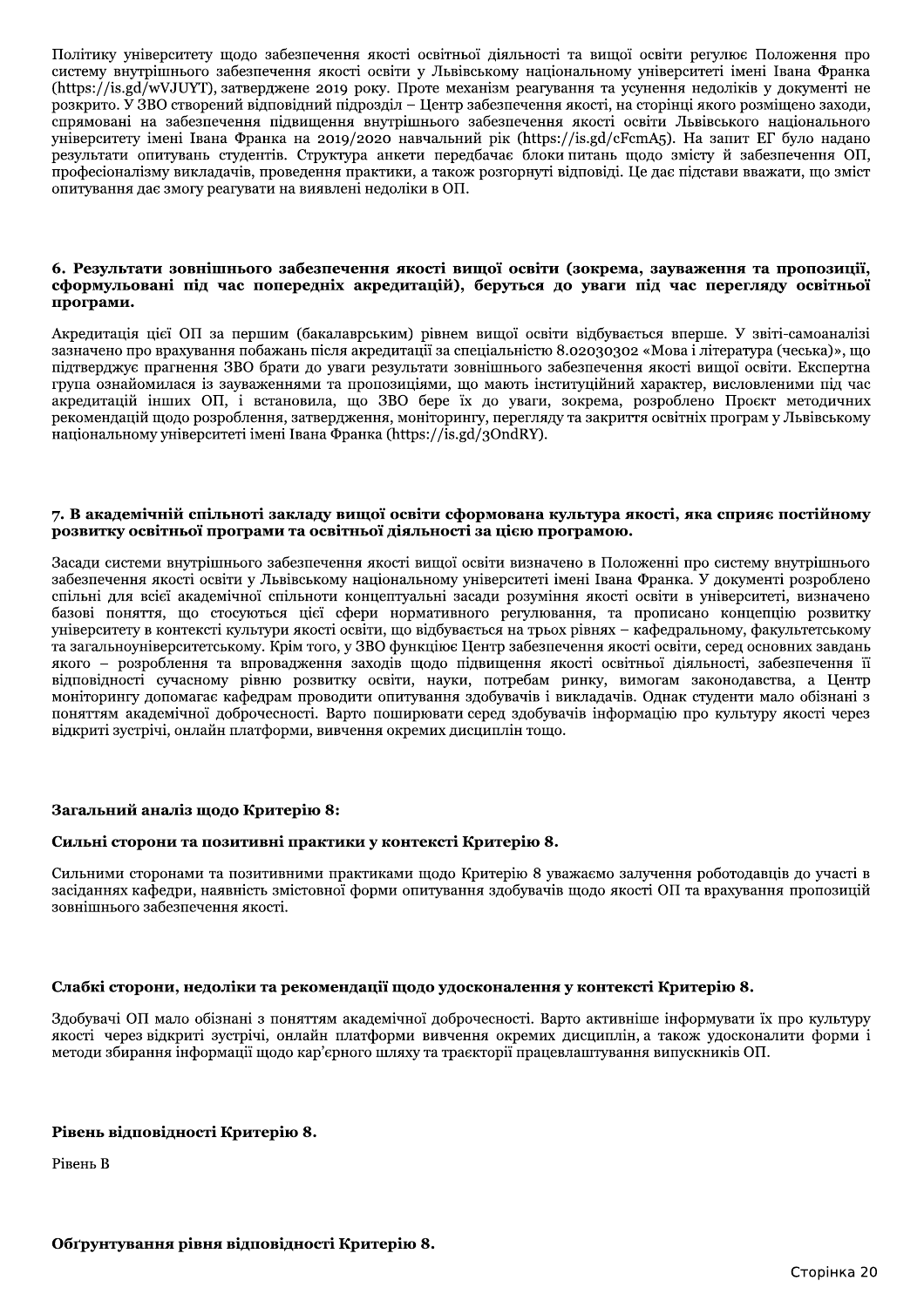Через слабкі сторони в контексті критерію 8 експертна група вважає, що практика застосування внутрішньої системи забезпечення якості ОП реалізована не повною мірою, як це прописано в загальноуніверситетських документах.

## Критерій 9. Прозорість та публічність:

#### 1. Визначені чіткі і зрозумілі правила і процедури, що регулюють права та обов'язки всіх учасників освітнього процесу, є доступними для них та послідовно дотримуються під час реалізації освітньої програми.

На офіційному сайті ЛНУ імені Івана Франка оприлюднено всі типи внутрішніх (локальних) нормативно-правових актів, що діють у ЗВО (https://is.gd/joWaM). Документи, що стосуються організації та забезпечення якості освітнього процесу, чіткі, зрозумілі та доступні для всіх його учасників (https://is.gd/oAIeSP). Права та обов'язки академічної спільноти регулюються Положенням про організацію освітнього процесу https://www.lnu.edu.ua/wpcontent/uploads/2018/06/S22C-6e18062115060-1.pdf та Правилами внутрішнього розпорядку ЛНУ імені Івана (https://www.lnu.edu.ua/wp-content/uploads/2015/08/office regulations.pdf. Університет має сторніки в Франка соцмережах "Facebook", "LinkedIn", "Telegram", "Instagram".

### 2. Заклад вищої освіти не пізніше ніж за місяць до затвердження освітньої програми або змін до неї оприлюднює на своєму офіційному веб-сайті відповідний проект з метою отримання зауважень та пропозиції заінтересованих сторін.

Проект ОП "Чеська мова та література" на 2020 рік оприлюднено за покликанням https://is.gd/txf53X Зауваження і пропозиції зацікавлених сторін щодо змісту та структури ОП можна надсилати на електронну адресу: svyatoslav.pylypchuk@lnu.edu.ua.

### з. Заклал вишої освіти своєчасно оприлюлнює на своєму офіційному веб-сайті точну та лостовірну інформацію про освітню програму (включаючи її цілі, очікувані результати навчання та компоненти) в обсязі, достатньому для інформування відповідних заінтересованих сторін та суспільства.

На сайті факультету оприлюднено таку інформацію (https://is.gd/5Ank7q): освітні програми (2016 рік, 2017 рік, 2018 рік, 2019 рік); навчальні плани (2016 рік, 2017 рік, 2018 рік, 2019 рік); рецензії та відгуки (Генеральне консульство<br>Чеської Республіки у Львові, Філія ТОВ "Нестле Україна" "Нестле Бізнес Сервіс в Європі", Міський палац імені Гната Хоткевича, ТОВ "Горизонти", Приватне підприємство Бюро перекладів "Поліглот"); проєкт освітньої програми (2020 рік); відомості про самооцінювання освітньої програми.

## Загальний аналіз щодо Критерію 9:

#### Сильні сторони та позитивні практики у контексті Критерію 9.

Усю потрібну інформацію розміщено на сайті університету і факультету у вільному доступі: оприлюднено всі ОП (їх опис і зміст), навчальні плани, а також описи курсів, робочі програми та сибалуси, подано е-мейл, за яким можна надсилати зауваження та пропозиції. Інформація представлена в достатньому обсязі для здобувачів вищої освіти, потенційних абітурієнтів та роботодавців.

## Слабкі сторони, недоліки та рекомендації щодо удосконалення у контексті Критерію 9.

Для отримання зворотного зв'язку вказано лише е-мейл, неможливо встановити, коли саме було оприлюднено проєкт ОП і до якої дати можна надсилати пропозиції.

## Рівень відповідності Критерію 9.

Рівень В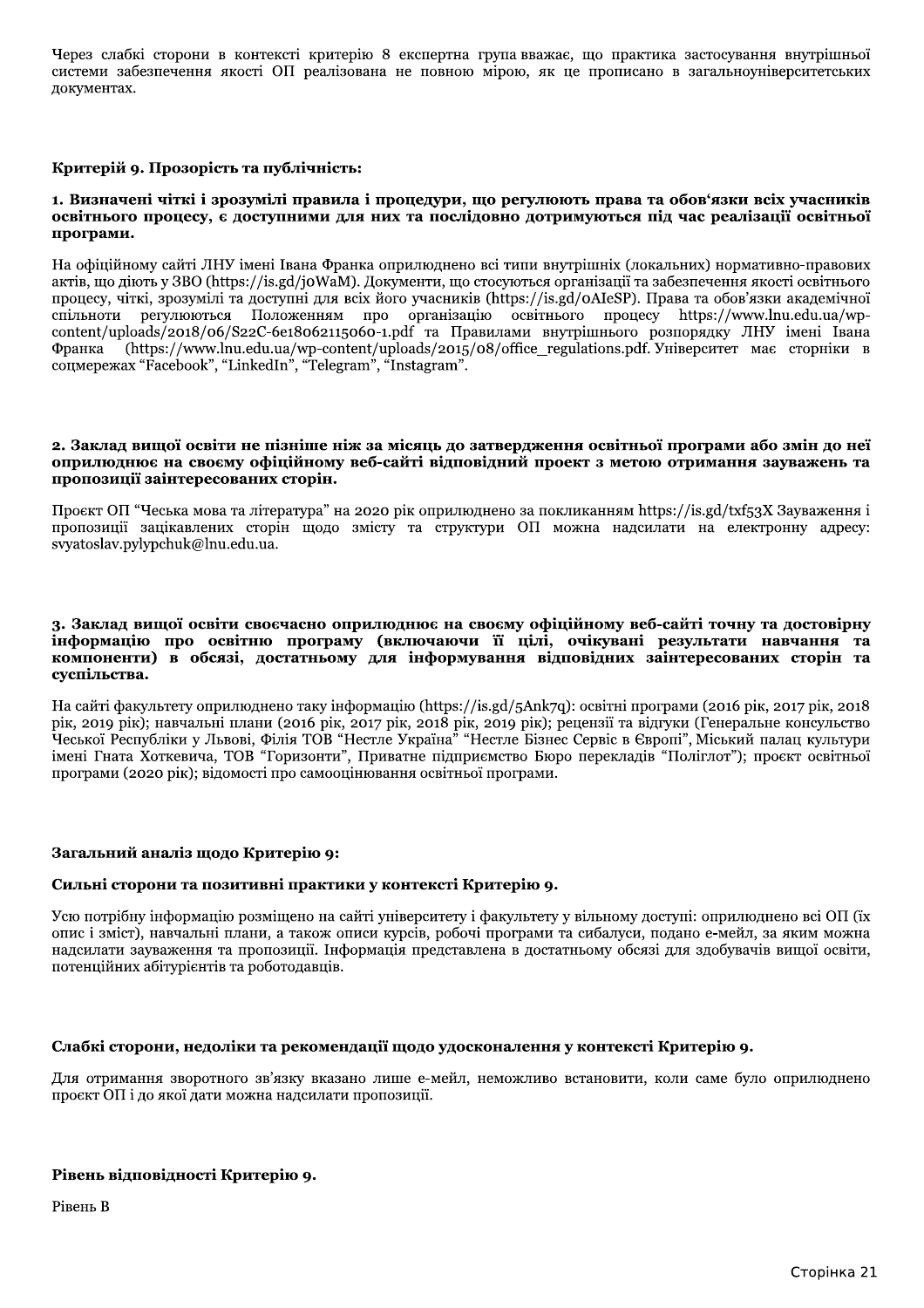## Обґрунтування рівня відповідності Критерію 9.

Неможливість встановити часові межі оприлюднення проєкту ОП та кінцевої дати закінчення громадського обговорення, що дає підстави оцінити цей критерій за рівнем В.

### Критерій 10. Навчання через дослідження:

1. Зміст освітньо-наукової програми відповідає науковим інтересам аспірантів (ад'юнктів) і забезпечує їх повноцінну підготовку до дослідницької та викладацької діяльності у закладах вищої освіти за спеціальністю та/або галуззю.

не застосовується

#### 2. Наукова діяльність аспірантів (ад'юнктів) відповідає напрямові досліджень наукових керівників.

не застосовується

3. Заклад вищої освіти організаційно та матеріально забезпечує в межах освітньо-наукової програми можливості для проведення і апробації результатів наукових досліджень відповідно до тематики аспірантів (ад'юнктів) (проведення регулярних конференцій, семінарів, колоквіумів, доступ до використання лабораторій, обладнання тощо).

не застосовується

4. Заклад вищої освіти забезпечує можливості для долучення аспірантів (ад'юнктів) до міжнародної академічної спільноти за спеціальністю, зокрема через виступи на конференціях, публікації, участь у спільних дослідницьких проектах тощо.

не застосовується

5. Існує практика участі наукових керівників аспірантів у дослідницьких проектах, результати яких регулярно публікуються та/або практично впроваджуються.

не застосовується

6. Заклад вищої освіти забезпечує дотримання академічної доброчесності у науковій діяльності наукових керівників та аспірантів (ад'юнктів), зокрема вживає заходів для виключення можливості здійснення наукового керівництва особами, які вчинили порушення академічної доброчесності.

не застосовиється

## Загальний аналіз щодо Критерію 10:

Сильні сторони та позитивні практики у контексті Критерію 10.

не застосовується

Слабкі сторони, недоліки та рекомендації щодо удосконалення у контексті Критерію 10.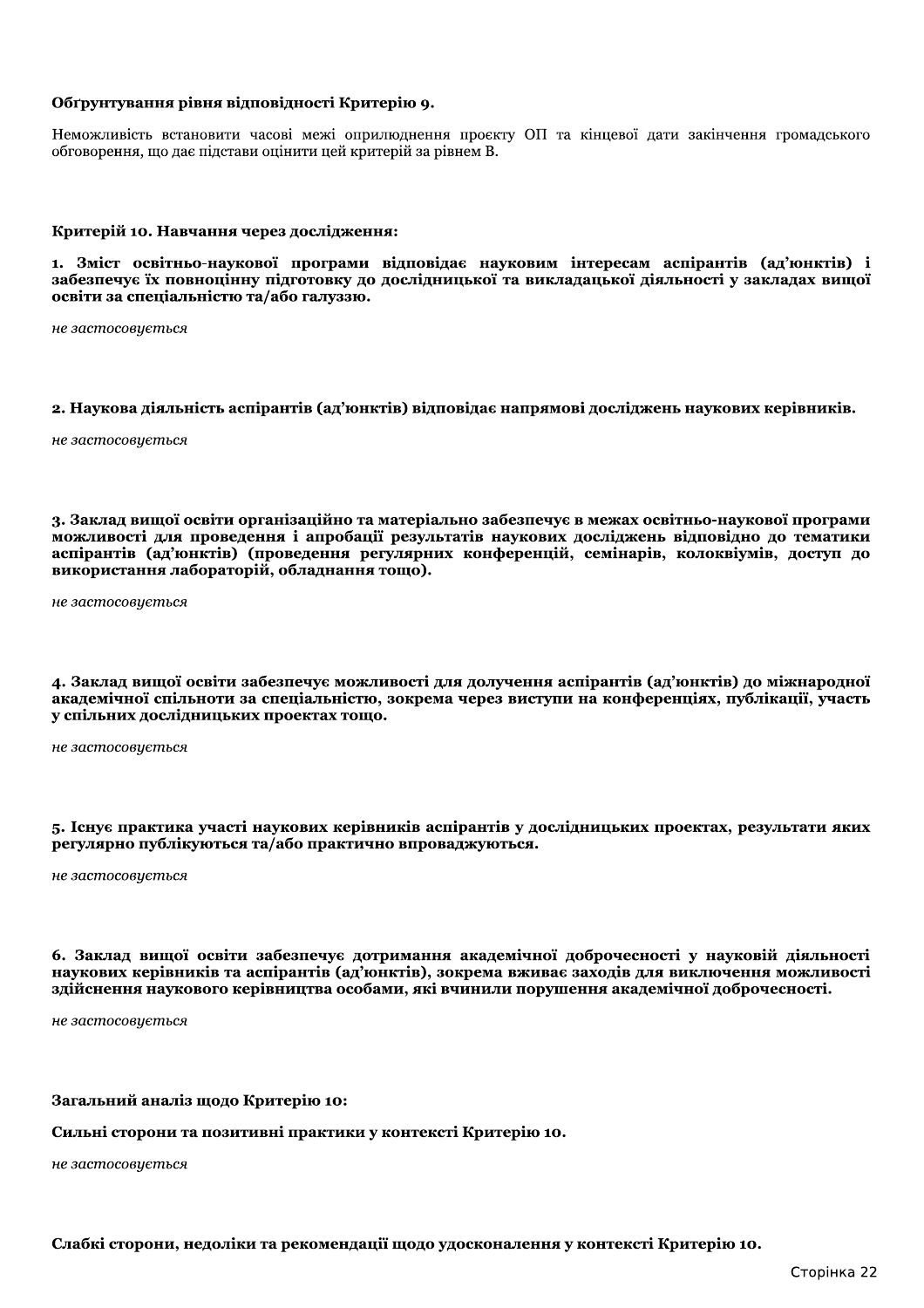## Рівень відповідності Критерію 10.

не застосовується

## Обґрунтування рівня відповідності Критерію 10.

не застосовується

## IV. Інші спостереження

У цьому розділі експертна група може викласти інші спостереження, пов'язані із освітньою програмою, освітньою діяльністю за цією програмою або процедурою проведення акредитації.

дані відсутні

# **V.** Підсумки

На думку експертної групи, підстави для прийняття рішення про відмову в акредитації ОП, не пов'язані із відповідністю Критеріям оцінювання якості освітньої програми, відсутні.

За результатами акредитаційної експертизи експертна група вважає, що освітня програма відповідає Критеріям за наступними рівнями відповідності:

| Критерій 1. Проектування та цілі освітньої програми                                              | B                 |
|--------------------------------------------------------------------------------------------------|-------------------|
| Критерій 2. Структура та зміст освітньої програми                                                | B                 |
| Критерій 3. Доступ до освітньої програми та визнання результатів навчання                        | B                 |
| Критерій 4. Навчання і викладання за освітньою програмою                                         | B                 |
| Критерій 5. Контрольні заходи, оцінювання здобувачів вищої освіти та академічна<br>доброчесність | B                 |
| Критерій 6. Людські ресурси                                                                      | B                 |
| Критерій 7. Освітнє середовище та матеріальні ресурси                                            | B                 |
| Критерій 8. Внутрішнє забезпечення якості освітньої програми                                     | B                 |
| Критерій 9. Прозорість та публічність                                                            | B                 |
| Критерій 10. Навчання через дослідження                                                          | не застосовується |

#### Додатки до звіту:

| Документ | Назва файла                                           | Хеш файла                                          |
|----------|-------------------------------------------------------|----------------------------------------------------|
| Додаток  | Таблиця 2 ОП Чеська мова і<br>література.pdf          | r2o8Vm9OzPvOyo6SqnZoRX6ZsrVwK8Ji5rp9/4Nj7<br>$ZQ=$ |
| Додаток  | Рекомендації ЕГ Чеська мова<br>$ma \, nimepamypa.pdf$ | 1uk2T6mKh4QZiBmQpMmwwvzLDmTzDSDAtzd8+<br>$5ERsIU=$ |
|          |                                                       | Сторінка 23                                        |